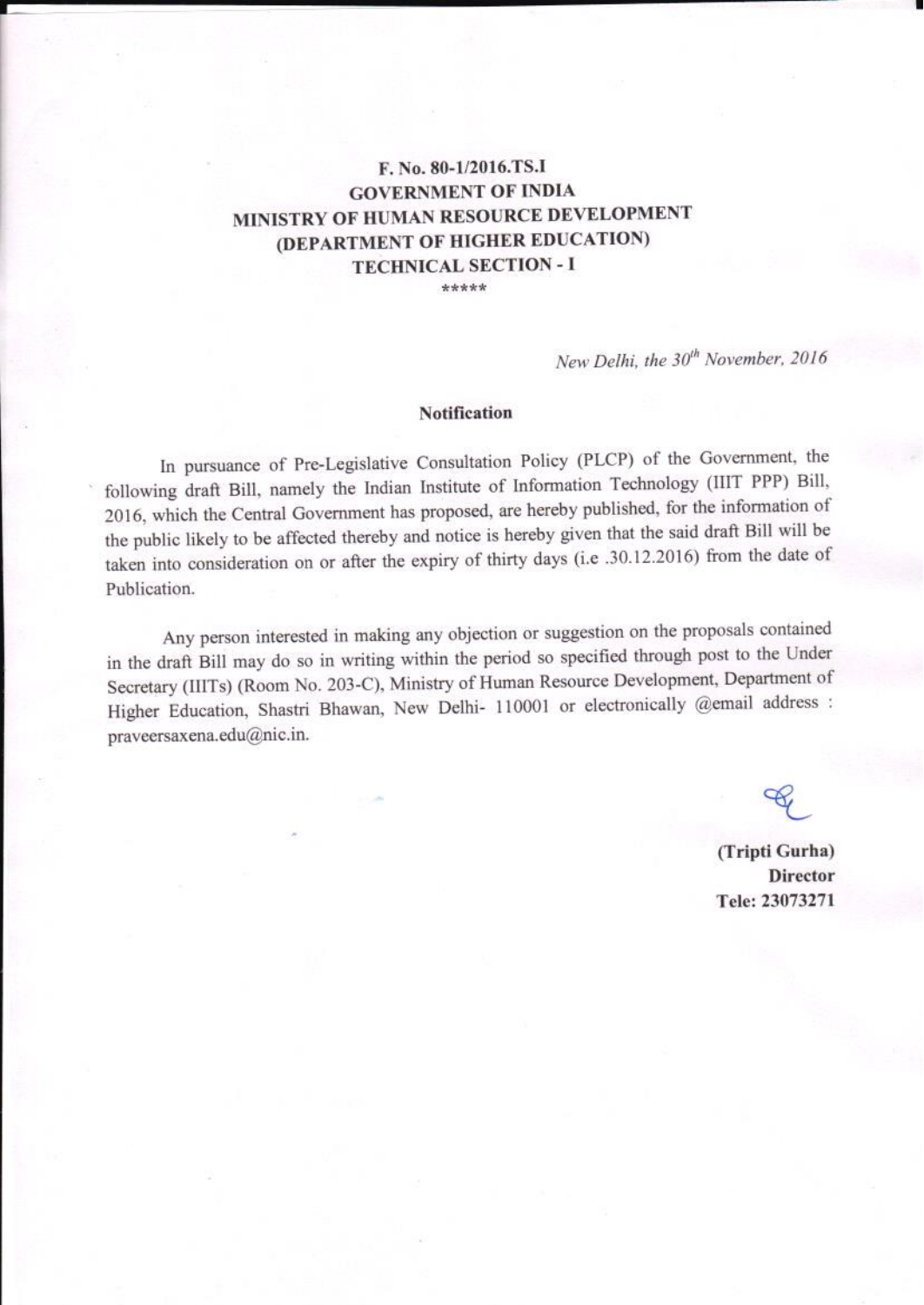## THE INDIAN INSTITUTES OF INORMATION TECHNOLOGY (PUBLIC-PRIVATE PARTNERSHIP) BILL, 2016

## A

## BILL

*to declare certain Indian Institutes of Information Technology established under public-private partnership as institutions of national importance, with a view to develop new knowledge in information technology and to provide manpower of global standards for the information technology industry and to provide for certain other matters connected with such institutions or incidental thereto.*

*Be it enacted by Parliament in the Sixty-seventh Year of the Republic of India as follows:*

## CHAPTER I PRELIMINARY

| Short title and<br>commencement.                                                                    | 1. (1) This Act may be called the Indian Institutes of<br>Information Technology (Public-private Partnership) Act,<br>2016.                                                                                                        |
|-----------------------------------------------------------------------------------------------------|------------------------------------------------------------------------------------------------------------------------------------------------------------------------------------------------------------------------------------|
|                                                                                                     | (2) It shall come into force on such date as the Central<br>Government may, by notification in the Official Gazette, appoint.                                                                                                      |
| Declaration<br>of<br>certain<br>institutions<br>as<br>of<br>institutions<br>national<br>Importance. | 2. Whereas the objects of the Institutes mentioned in the Schedule<br>are such as to make them institutions of national importance, it is<br>hereby declared that each such institute is an institution of national<br>importance. |
| Definitions.                                                                                        | 3. In this Act, unless the context otherwise requires:                                                                                                                                                                             |
|                                                                                                     | "appointed day" means the date of establishment of the<br>(a)<br>Institutes established under clause (b) of sub-section (1) of<br>section 4;                                                                                       |
|                                                                                                     | "Board", in relation to any Institute, means the Board of<br>(b)<br>Governors referred to in sub-section $(1)$ of section 14;                                                                                                      |
|                                                                                                     | "Chairperson" means the Chairperson of the Board<br>(c)<br>appointed under sub-section $(2)$ of section 14;                                                                                                                        |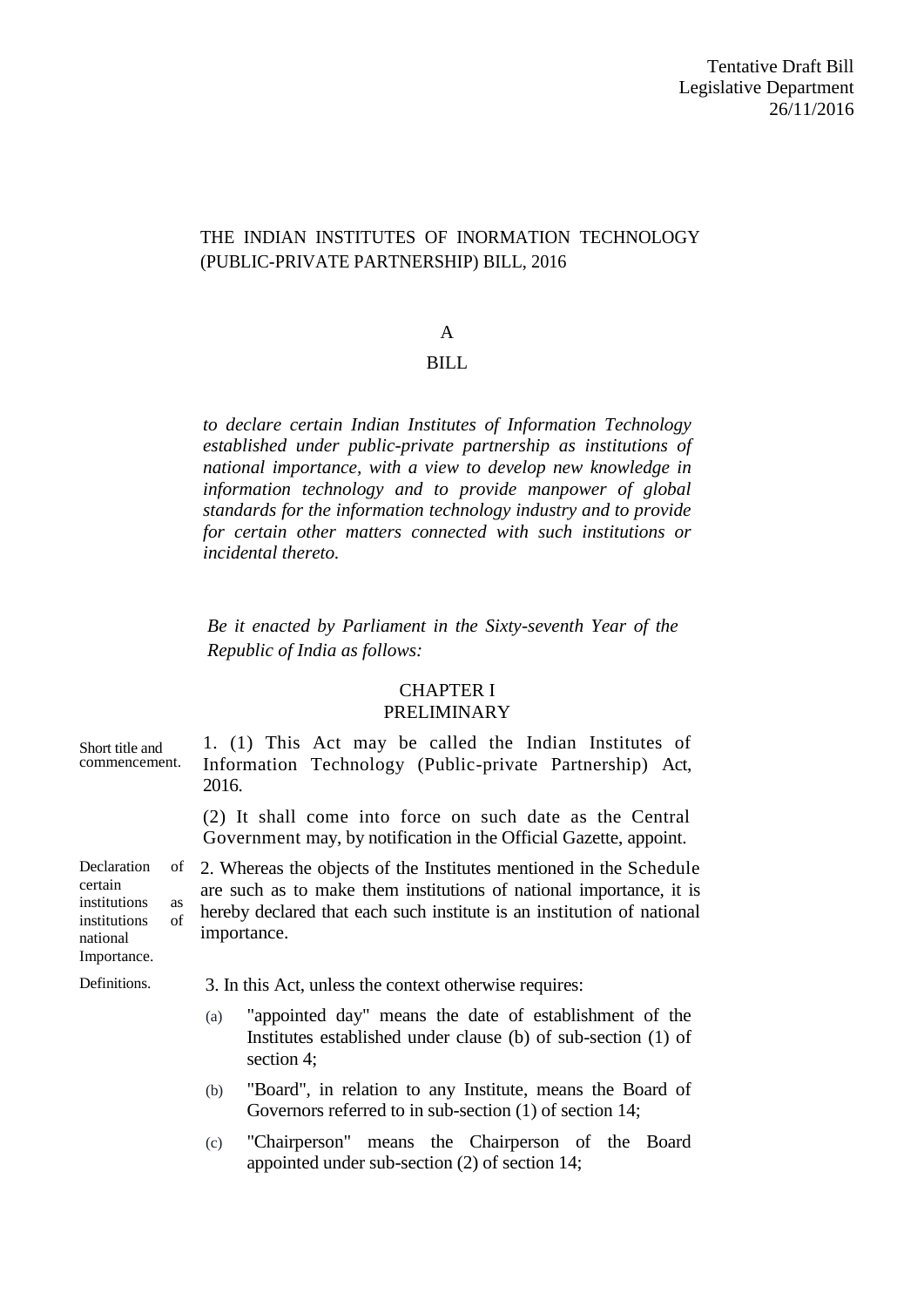- (d) "Co-ordination Forum" means the Co-ordination Forum established under sub-section (1) of section 42;
- (e) "Director" means the Director of the Institute;
- (f) "existing Institute" means the Institute mentioned in column (3) of the Schedule;

 $(g)$  "industry partner" means an individual, or a trust established under the Indian Trusts Act, 1882, or company established under the Companies Act, 2013, or society formed and registered under the Societies Registration Act, 1860, or Financial Institutions or a combination of one or more of such industry partners,

- (h) "Institute" means any of the institutions mentioned in column (5) of the Schedule and such other Institutes established under section 10 or section 11;
- (i) ―notification" means a notification published in the Official Gazette and the expression "notify" shall be construed accordingly:
- (i) "prescribed" means prescribed by rules made under this Act;
- (k) "public-private partnership " means such partnership under a scheme of the Central Government which provides for establishment of Institute involving collaboration between the Central Government, State Government and industry partners;
- (l) "Schedule" means the Schedule to this Act;
- (m) "Senate", in relation to any Institute, means the Senate thereof;
- (n) "Statutes" and "Ordinances", in relation to any Institute, mean the Statutes and Ordinances of the Institute made under this Act.

## CHAPTER II

## THE INSTITUTES

Incorporation of Institutes. 4. (1) On and from the commencement of this Act, every existing Institute, shall be a body corporate by the same name as mentioned in column (5) of the Schedule.

> (2) On and from the appointed day, any other Institute of Information Technology as may be established under section 11 shall be a body corporate by such name as the Central Government may notify.

> (3) Every existing Institute or any Institute established under subsection (2) shall have perpetual succession and a common seal, with power, subject to the provisions of this Act, to acquire, hold and dispose of property, both movable and immovable, and to

2 of 1882.

18 of 2013.

21 of 1860.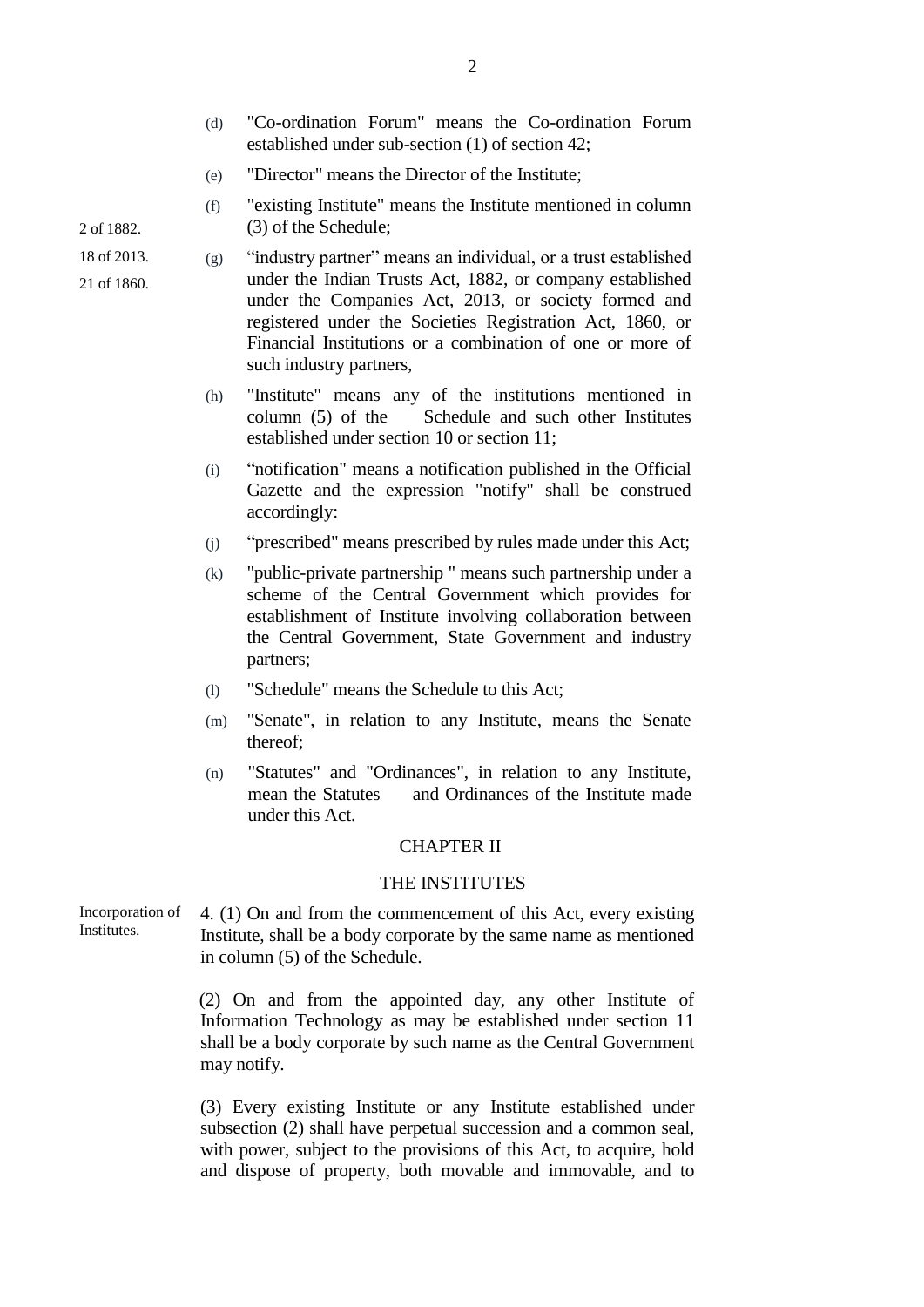contract, and shall, by its name, sue or be sued. 5. On and from the date of commencement of this Act,-

Effect of incorporation of Institutes.

(a) any reference to any existing Institute in any contract or other instrument shall be deemed as a reference to the corresponding Institute mentioned in column (5) of the Schedule;

(b) all properties, movable and immovable, belonging to every existing Institute shall vest in the corresponding Institute mentioned in column (5) of the Schedule;

(c) all rights, debts and other liabilities of every existing Institute shall be transferred to, and be the rights and liabilities of, the corresponding Institute mentioned in column (5) of the Schedule;

(d) every person employed by any existing Institute, immediately before such commencement, shall hold his office or service in the corresponding Institute mentioned in column (5) of the Schedule, with the same tenure, at the same remuneration and upon the same terms and conditions and with the same rights and privileges as to pension, leave, gratuity, provident fund and other matters as he would have held the same if this Act had not been enacted and shall continue to do so unless and until his employment is terminated or until such tenure, remuneration and the terms and conditions are duly altered by the Statutes:

Provided that if the alteration so made is not acceptable to such employee, his employment may be terminated by the Institute in accordance with the terms of the contract with the employee or, if no provision is made therein in this behalf, on payment to him by the institute of compensation equivalent to three months' remuneration in the case of permanent employees and one month's remuneration in case of other employees.

Provided further that any reference, by whatever form of words, to the Director, Registrar and other officer of any existing Institute, in any law for the time being in force, or in any instrument or other document, shall be deemed as a reference to the Director, Registrar and other officer of the corresponding Institute mentioned in column (5) of the Schedule;

(e) every person pursuing, before the commencement of this Act, any academic or research course in any existing Institute, shall be deemed to have migrated and registered with the corresponding Institute mentioned in column (5) of the Schedule, on such commencement at the same level of course in the Institute from which such person migrated;

(f) all suits and other legal proceedings instituted or which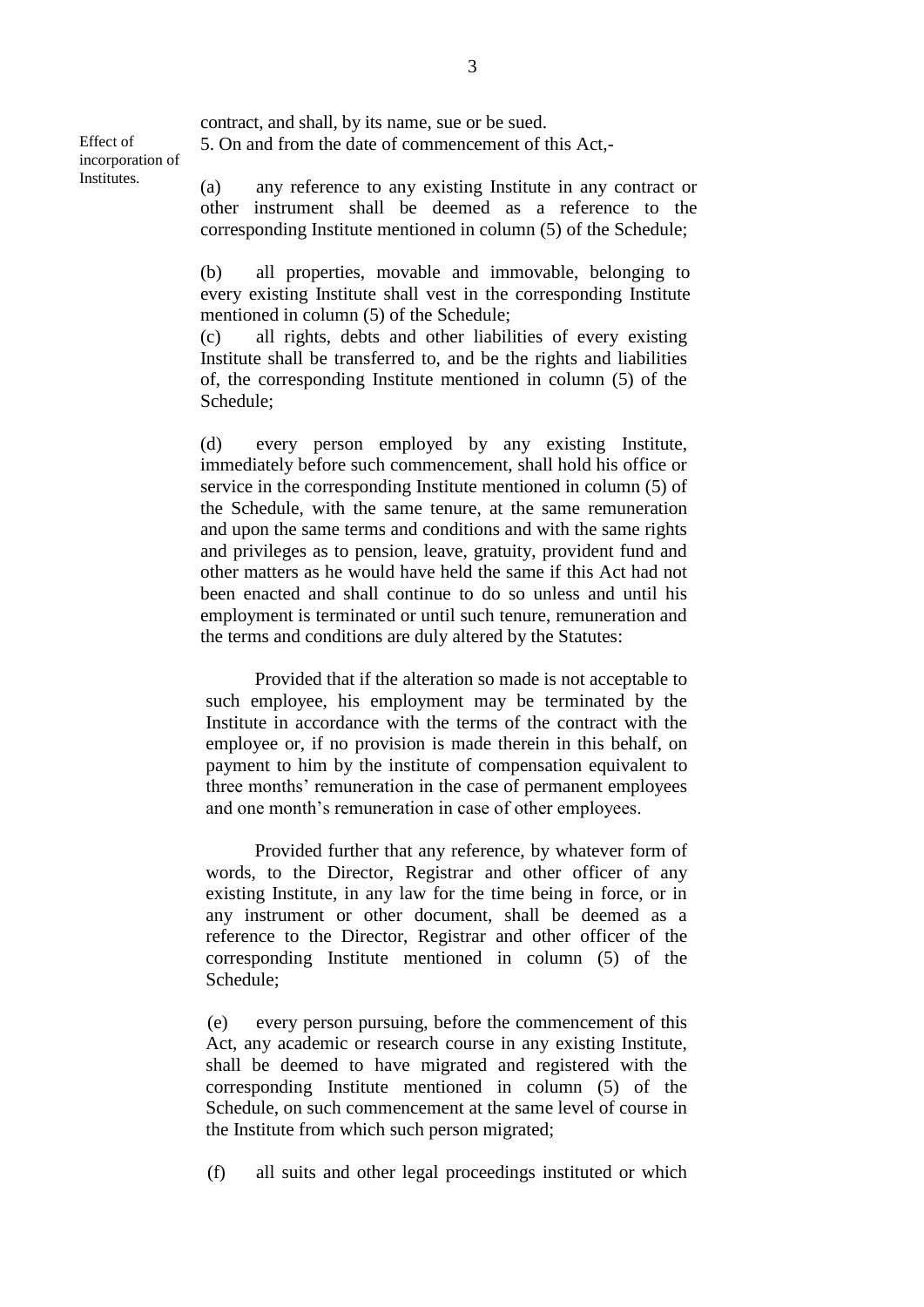could have been instituted by or against an existing Institute, , immediately before the commencement of this Act shall be continued or instituted by or against the corresponding Institute mentioned in column (5) of the Schedule.

6. Every Institute shall have the following objectives, namely:-

- (a) to emerge amongst the foremost institutions in information technology and allied fields of knowledge;
- (b) to advance new knowledge and innovation in information technology and allied fields to empower the nation to the forefront in the global context;
- (c) to develop competent and capable youth imbued with the spirit of innovation and entrepreneurship with the social and environmental orientation to meet the knowledge needs of the country and provide global leadership in information technology and allied fields;
- (d) to promote and provide transparency of highest order in matters of admission, appointment to various positions, academic evaluation, administration and finance.

7. Subject to the provisions of this Act, every Institute shall exercise the following powers and perform the following functions, namely:-

(a) to provide instructions in such fields of knowledge relating to information technology and allied areas as the Institute may deem fit, for the advancement of learning and dissemination of knowledge;

(b) to lead, organise and conduct research and innovation in information technology and allied fields of knowledge in such manner as the Institute may deem fit, including in collaboration or in association with any other Institute, educational institution, research organisation, body corporate or financial organisations at national or global level;

(c) to hold examinations and grant degrees, diplomas and other academic distinctions or titles and to confer honorary degrees;

(d) to create academic, administrative, technical, ministerial and other posts under the Institute other than the post of Director of the Institute and to make appointments thereto;

(e) to appoint persons working in any other Institute or educational institution or involved in research of significance in any industry as adjunct, guest or visiting faculty of the Institute on such terms and for such duration as the Institute may decide;

Powers and functions of Institute.

Objects of Institute.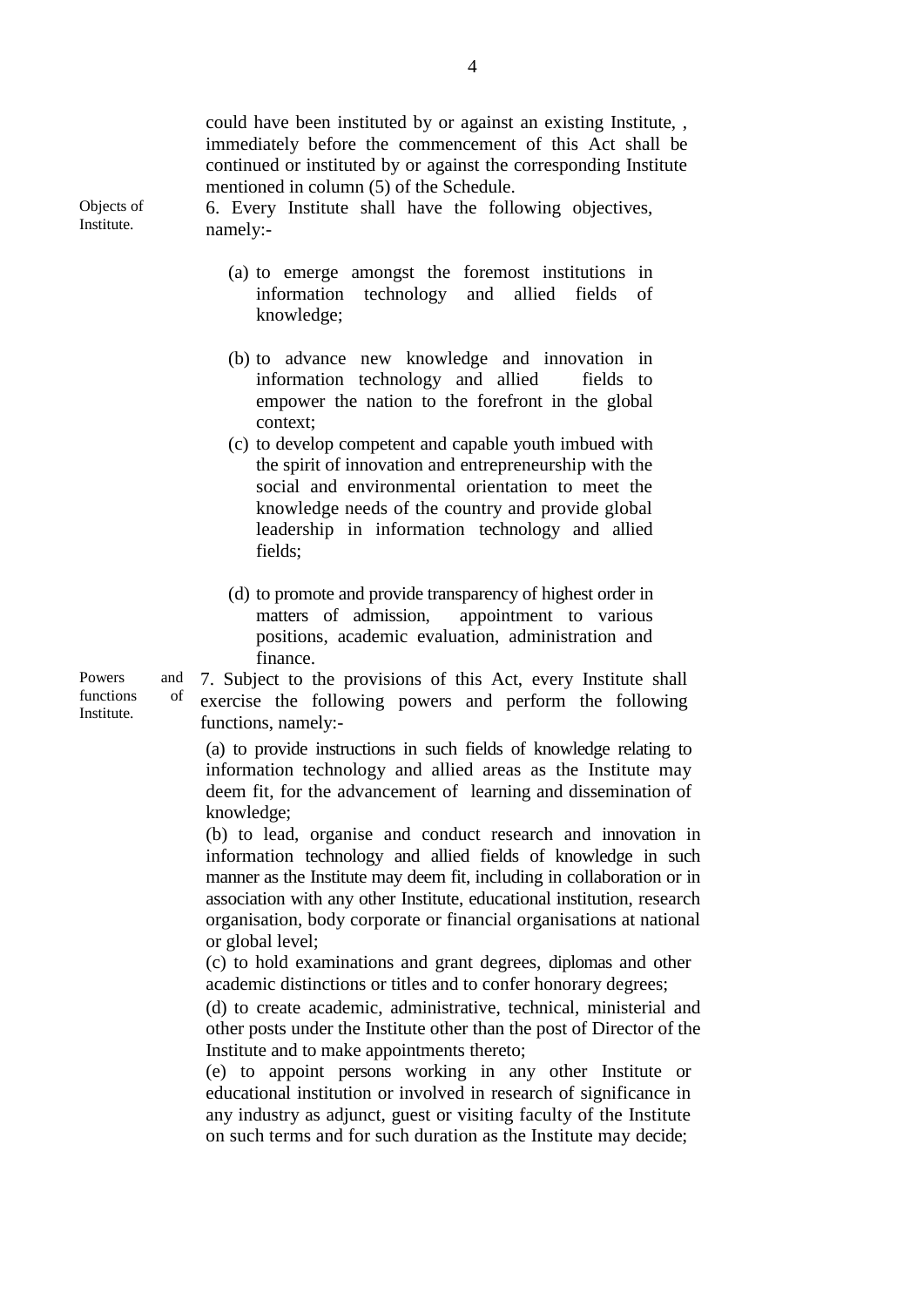(f) to create administrative and other posts and to make appointments thereto on the basis of criteria as may be decided by the Board;

(g) to make provision for dissemination of knowledge emerging from research and for that purpose to enter into such arrangements, including consultancy and advisory services, with other institutions, industry, civil society or other organisations, as the Institute may deem necessary;

(h) to create a website, highlight all information not restricted to those related to students, admission, fee, administrative structure, policies including recruitment rules, faculty and non-faculty posts, annual reports and financial details including statement of account of the Institute;

(i) to determine, specify and receive payment of fees and other charges, as the Institute may deem fit, from students and any other person, institution or body corporate for instructions and other services, including training, consultancy and advisory services, provided by the Institute:

 Provided that the fees so determined shall be intimated to the Co-ordination Forum.

(j) to deal with any property belonging to, or vested in, the Institute in such manner as the Institute may deem fit for advancement of the objectives of the Institute:

Provided that no land or other immovable property shall be disposed of by the Institute without the prior approval of the concerned State Government and the Central Government;

(k) to receive gifts, grants, donations or benefactions from the Government and to receive bequests, donations and transfer of movable or immovable properties from testators, donors or transferors, as the case may be;

(*l*) to co-operate with educational or other institutions in any part of the world having objects wholly or partly similar to those of the Institute by exchange of teachers and scholars and generally in such manner as may be conducive to their common objects;

(m) to establish and maintain such infrastructure as may be necessary, incidental or conducive to the attainment of the objectives of the Institute;

(n) to institute and award fellowships, scholarships, exhibitions, prizes and medals; and

(o) to do all such things as may be necessary, incidental or conducive to the attainment of all or any of the objectives of the Institute.

(2) Subject to the provisions of this Act, every Institute, on the directions of the Central Government or on the request of the State Government may take up the following works, namely:-

(a) supporting and collaborating with educational institutes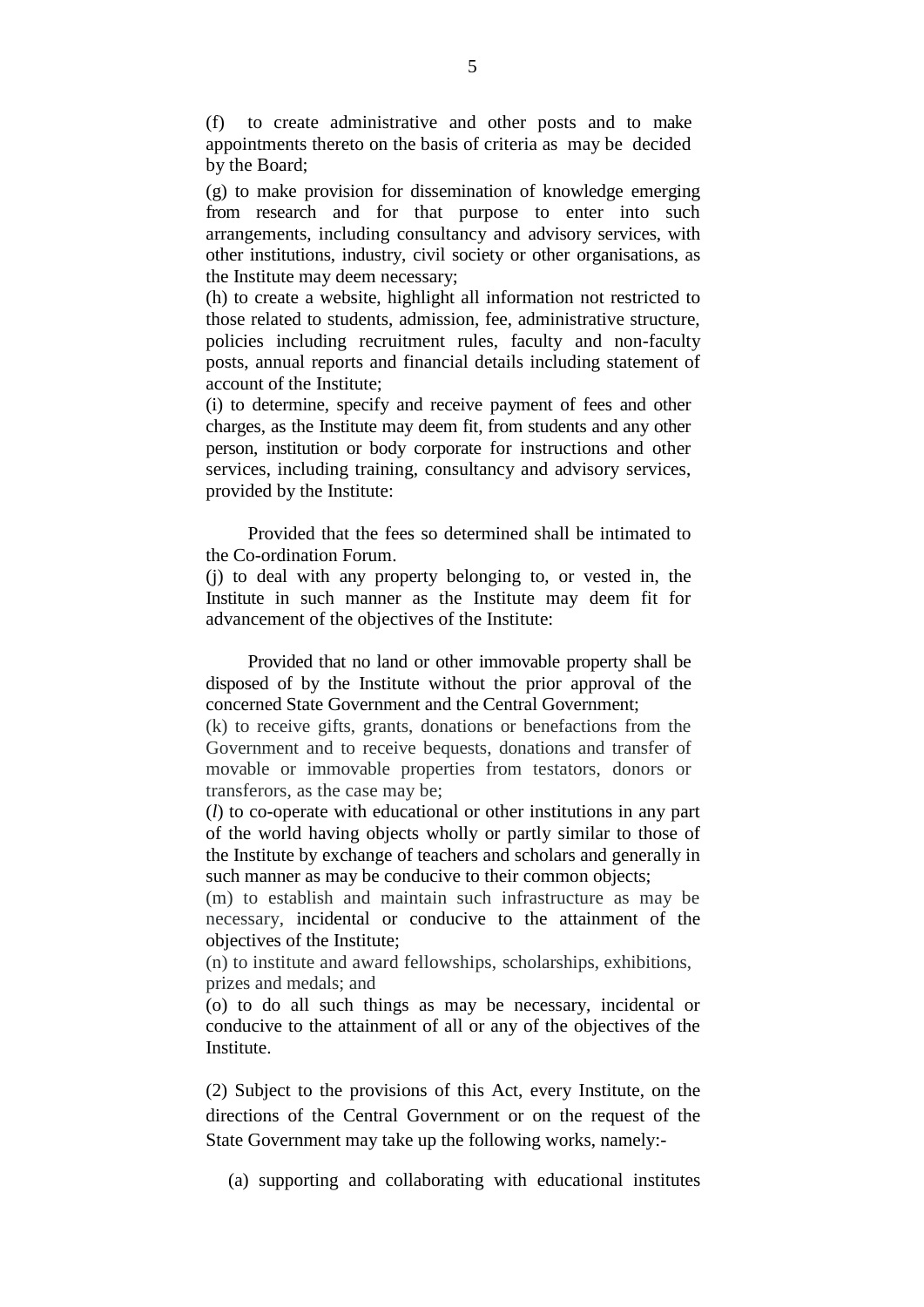|                                                                                | imparting technical or information technology courses located<br>in the zone or region;                                                                                                                                                                                                                                                                                                                                                  |
|--------------------------------------------------------------------------------|------------------------------------------------------------------------------------------------------------------------------------------------------------------------------------------------------------------------------------------------------------------------------------------------------------------------------------------------------------------------------------------------------------------------------------------|
| Institutes to be<br>all<br>open<br>to<br>races,<br>creeds<br>and classes.      | (b) advising the State Governments and Union territory<br>Administrations included in its zone in matters of information<br>technologyand other technological issues referred by them to<br>the Institute for advice.<br>8. (1) Every Institute shall be open to all citizens irrespective of<br>gender, caste, creed, disability, domicile, ethnicity, social or<br>economic background.                                                |
|                                                                                | (2) No bequest, donation or transfer of any property shall be<br>accepted by any Institute which in the opinion of the Co-<br>ordination Forum involves conditions or obligations opposed to<br>the spirit and object of this section.<br>(3) Admissions to every programme of study in each Institute<br>shall be based on merit assessed through transparent and<br>reasonable criteria disclosed through its prospectus, prior to the |
|                                                                                | commencement of the process of admission by such Institute:<br>Provided that every such Institute shall be a Central Educational                                                                                                                                                                                                                                                                                                         |
| 5 of 2007.                                                                     | Institution for the purposes of the Central Educational Institutions<br>(Reservation in Admission) Act, 2006.                                                                                                                                                                                                                                                                                                                            |
| Teaching<br>at<br>Institute.                                                   | 9. All teaching at each of the Institute shall be conducted by or in<br>the name of the Institute in accordance with the Statutes and<br>Ordinances made in this behalf.                                                                                                                                                                                                                                                                 |
| Institute to be a<br>distinct<br>legal<br>not-for-<br>entity<br>profit.        | 10. (1) Every Institute shall be a not-for-profit legal entity and<br>no part of the surplus, if any, in revenue of such Institute, after<br>meeting all expenditure in regard to its operations under this<br>Act, shall be invested for any purpose other than for the growth<br>and development of such Institute or for conducting research<br>therein.                                                                              |
|                                                                                | (2) Every Institute shall strive to raise funds for creation of a<br>for self-sufficiency, sustainability<br>future<br>corpus<br>and<br>development of the Institute.                                                                                                                                                                                                                                                                    |
| Establishment<br>of Institute by<br>Central,<br><b>State</b><br>Government and | 11. (1) The State Government shall identify at least one<br>industrial partner, and preferably three industry partner(s), for<br>collaboration and submit a proposal to the Central Government.                                                                                                                                                                                                                                          |
| <b>Private Partners</b>                                                        | (2) The Central Government shall examine the proposal on the<br>basis of such criteria, as may be prescribed, which shall include<br>the following, namely:                                                                                                                                                                                                                                                                              |
|                                                                                | (a) the investment of capital required for establishing the<br>proposed Institute to be borne by the Central Government, the<br>concerned State Government and industry partners) in the<br>ratio 50:35:15 (ratio of 57.5:35:7.5 in case of Institutes to be<br>established in NE States), and additionally ten crore rupees<br>towards recurring expenditure to be made available by                                                    |

Provided that the ratio of investment of capital required for establishing the proposed Institute in North Eastern States

Central Government over a period of five years

6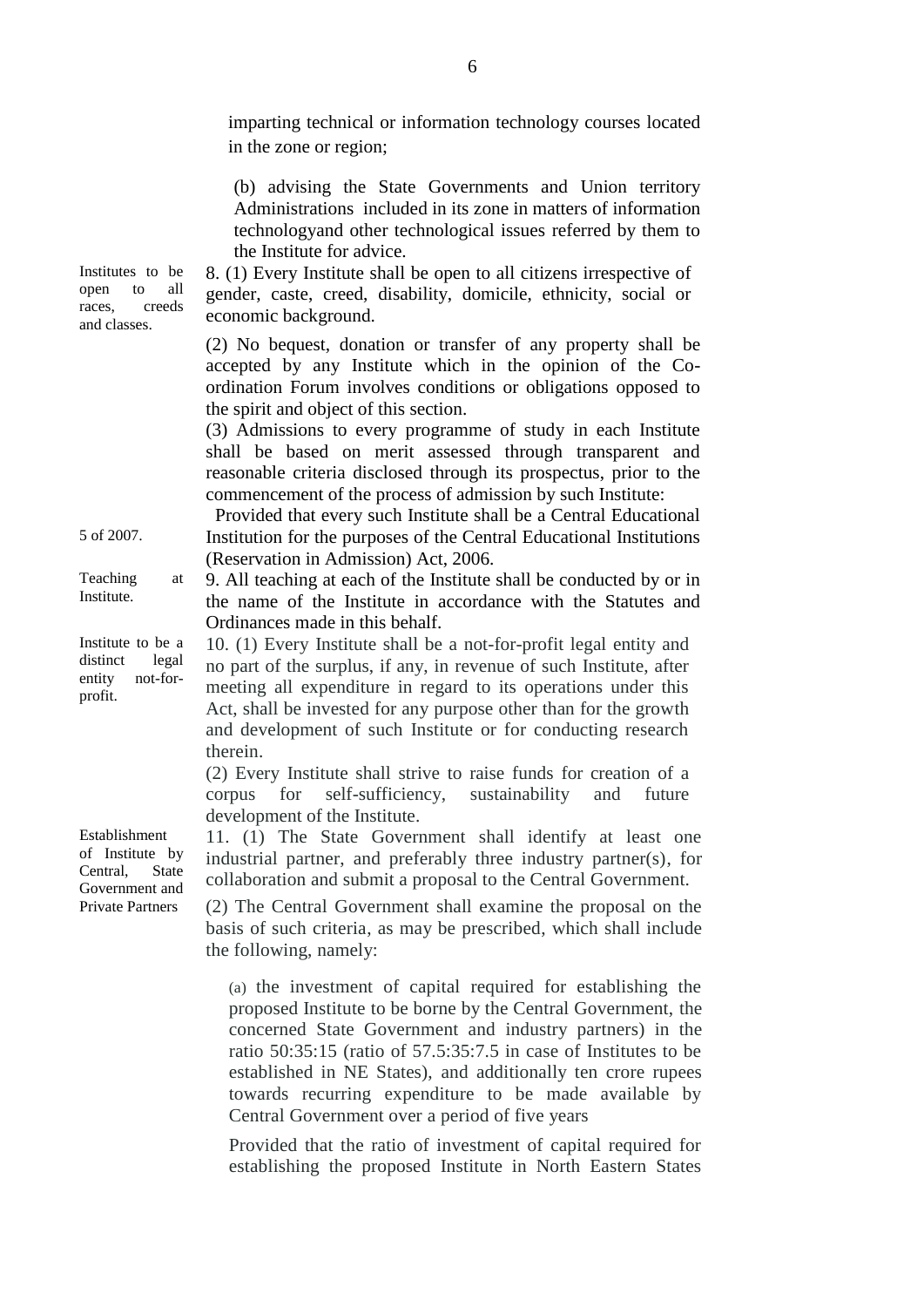shall be 57.5:35:7.5;

(b) the expertise and standing of the industry partner(s) proposed in sub-section (1) in the field of information technology;

(c) the assessment of the capability, financial and other resources of industry partners to support the Institute;

(d) the availability of adequate land by the State government free of cost;

(e) the availability of, or the commitment of the State Government to make available, adequate physical infrastructure (water, electricity, road connectivity and security) at the proposed site.

(3) The Central Government may, with the concurrence of the concerned State Government, suggest modifications, if any, to the proposal submitted to it under sub-section (1.

(4) Where a proposal submitted by the State Government under sub-section (1) is not acceptable to the Central Government, the Central Government shall communicate its decision to that State Government, specifying the reasons for such decision.

(5) The Central Government shall, on acceptance of the proposal with modifications, if any, under sub-section (3), enter into a memorandum of understanding or an agreement with the concerned State Government and the industry partners for the establishment of the proposed Institute.

(6) Every memorandum of understanding or agreement referred to in sub-section (5) shall contain––

(a) the investment proposal of capital in establishment of the Institute andthe respective shares as may be prescribed;

(b) the first Statutes of the Institute;

(c) the commitment of the Central Government, the concerned State Government, and the industry partner in ensuring autonomy to the proposed Institute;

(d) the conditions if the industry partners pulls out.

## CHAPTER III

## AUTHORITIES OF INDIAN INSTITUTE OF INFORMATION TECHNOLOGY ESTABLISHED IN PUBLIC-PRIVATE PARTNERSHIP

Visitor. 12. (1) The President of India shall be the Visitor of every **Institute.** 

> (2) The Visitor may appoint one or more persons to review the work and progress of any Institute and to hold inquiries into the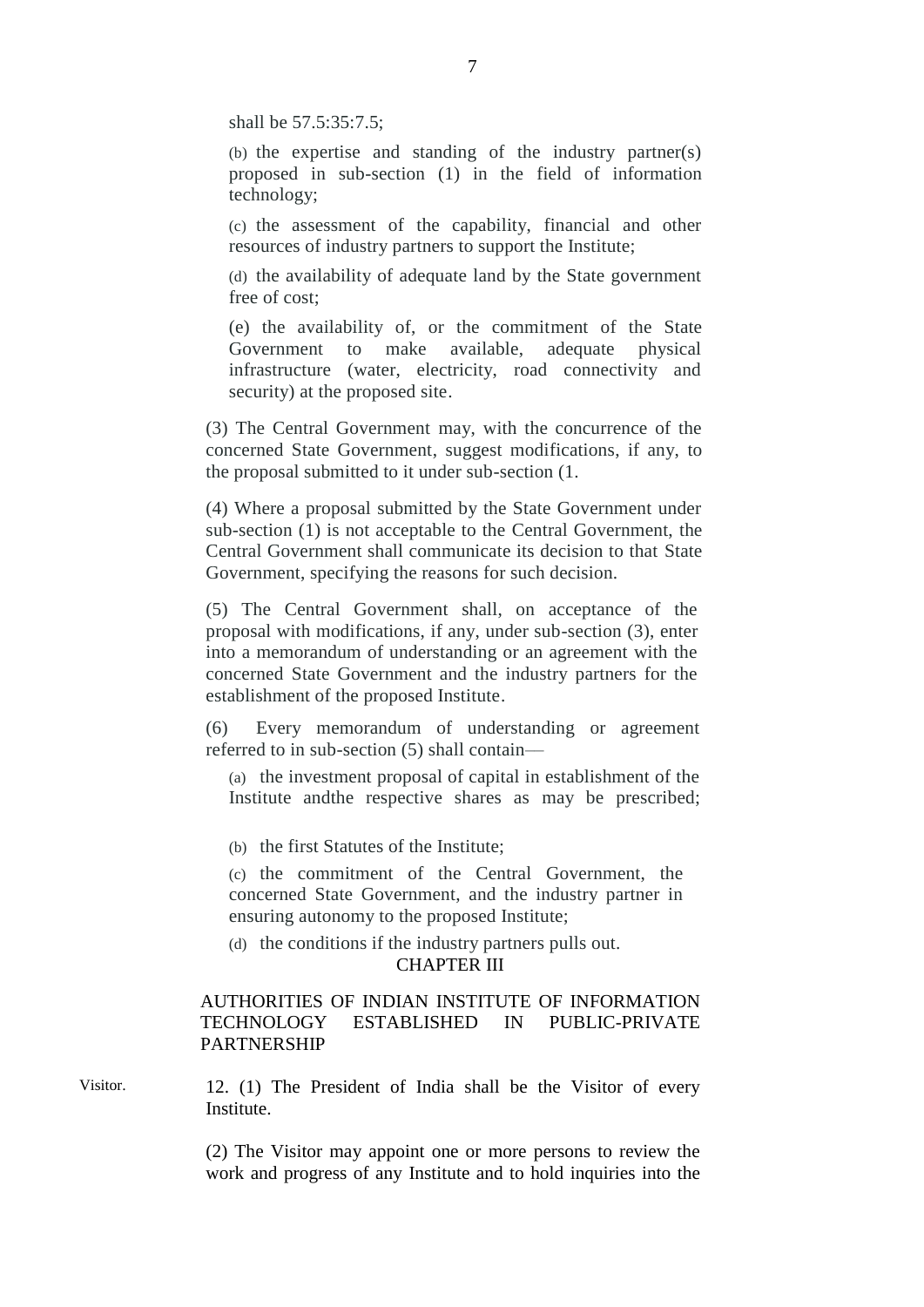affairs thereof and to report thereon in such manner as the Visitor may direct. (3) Upon receipt of any such report, the Visitor may take such action and issue such directions as he considers necessary in respect of any of the matters dealt with in the report and the Institute shall be bound to comply with such directions within reasonable time. Authorities of Institute. 13. The following shall be the authorities of an Institute, namely:- (a) Visitor (b) Board of Governors; (c) Senate; (d) Finance Committee; (e) Building and Works Committee; (f) Research Council; (g) such other authorities as may be declared by the Statues to be the authorities of the Institute. Board of Governors. 14. (1) The Board of Governors of each Institute shall be the principal policy making and executive body of the Institute within the overall policy framework laid down by the Co-ordination Forum. (2) The Board shall consist of the following members, namely: (a) Chairperson, an eminent technologist or industrialist or educationist to be nominated by the Visitor on the recommendation of the Central Government; (b) one nominee each of the Central Government, the concerned State Government and industry partners; (c) four eminent persons, of which at least one shall be a woman, appointed by the Board out of industry, research labs, academia and civil society; (d) one representative of the Ministry of Communication and Information Technology, Government of India, *ex officio*; (e) one representative of Technical Education Department of the concerned State Government, *ex officio*; (f) Directors of an Indian Institute of Technology and an National Institute of Technology located in the region, to be nominated by the Central Government; (g) two members from the faculty of the Institute, preferably in professor rank, to be nominated by the Senate; (h) one person from the Scheduled Castes or the Scheduled Tribes distinguished in the field of education or industry or social service or public service, to be nominated by the Board, in case any of the above do not belong to the Scheduled Castes or the Scheduled Tribes; (i) Director of the Institute, *ex officio.* (3) Registrar will be the *ex officio* non-member Secretary of the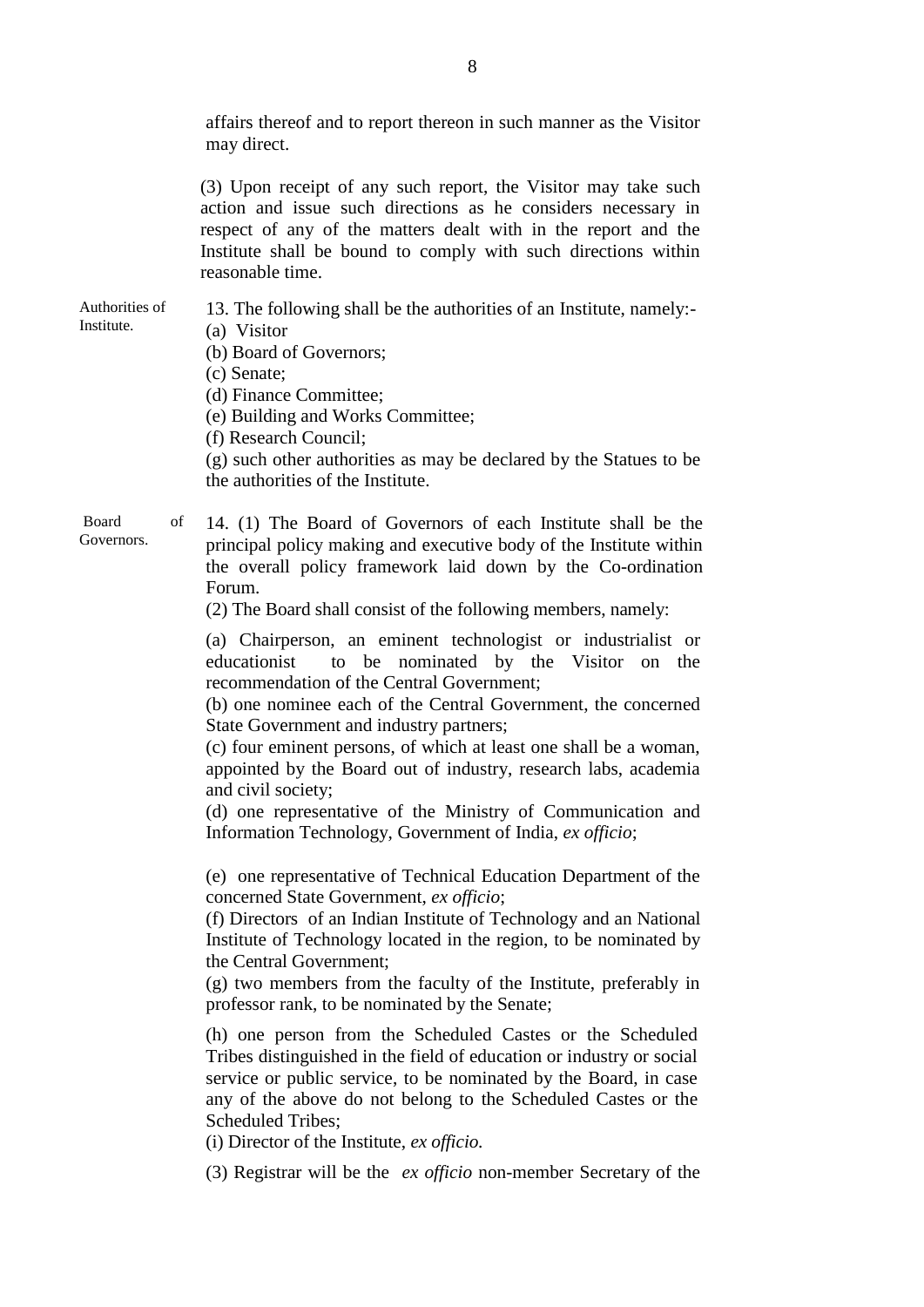Board.

Term of office of, vacancies among, and allowances payable to, members of Board.

15. (1) Save as otherwise provided in this section, the term of office of the Chairperson or any other member of the Board, other than an *ex officio* member, shall be for a period of three years from the date of nomination.

(2) The term of office of an *ex officio* member shall continue so long as the member holds the office by virtue of which he is a member.

(3) A member of the Board, other than an *ex officio* member, who fails to attend three consecutive meetings of the Board without the leave of absence, shall cease to be a member of the Board.

(4) One third of the members of the Board shall form a quorum of the Board, provided at least three members are from members defined in clauses other than clauses (f) and (g).

(5) Members of the Board shall be entitled to such allowances, as may be specified in Statutes, for attending meetings of the Board or as may be convened by the Institute.

(6) Notwithstanding anything contained in this section, an outgoing member shall, unless the Governing Body otherwise directs, continue in office until another person is nominated as a member in his place.

Resignation of Chairperson. 16. The Chairperson may, by notice in hand written letter addressed to the Central Government, resign from the office.

Powers and functions of Board of Governors.

17. (1) Subject to the provisions of this Act and in conformity with the overall Policy laid down by the Co-ordination Forum, the Board shall be responsible for the general policy making, superintendence, providing direction and shall have the power to frame, amend, modify or rescind the Statutes and the Ordinances governing the affairs of the Institute to achieve the objectives specified in section 6.

(2) Without prejudice to the provisions of sub-section (1)*,* the Board shall have the following powers, namely:

(a) to decide questions of policy relating to the Institute subject to overall policy laid down by the Co-ordination Forum;

(b) to establish departments, faculties or schools of studies and initiate programmes or courses of study at the Institute;

(c) to examine and approve the annual budget estimates of the Institute;

(d) to examine and approve the plan for development of the Institute and to identify sources of finance for implementation of the plan;

(e) to createteaching, academic, administrative, technical and other posts and to make appointments thereto;

(f) to provide, by the Statutes, the qualifications, criteria and processes for appointment to teaching and other posts in the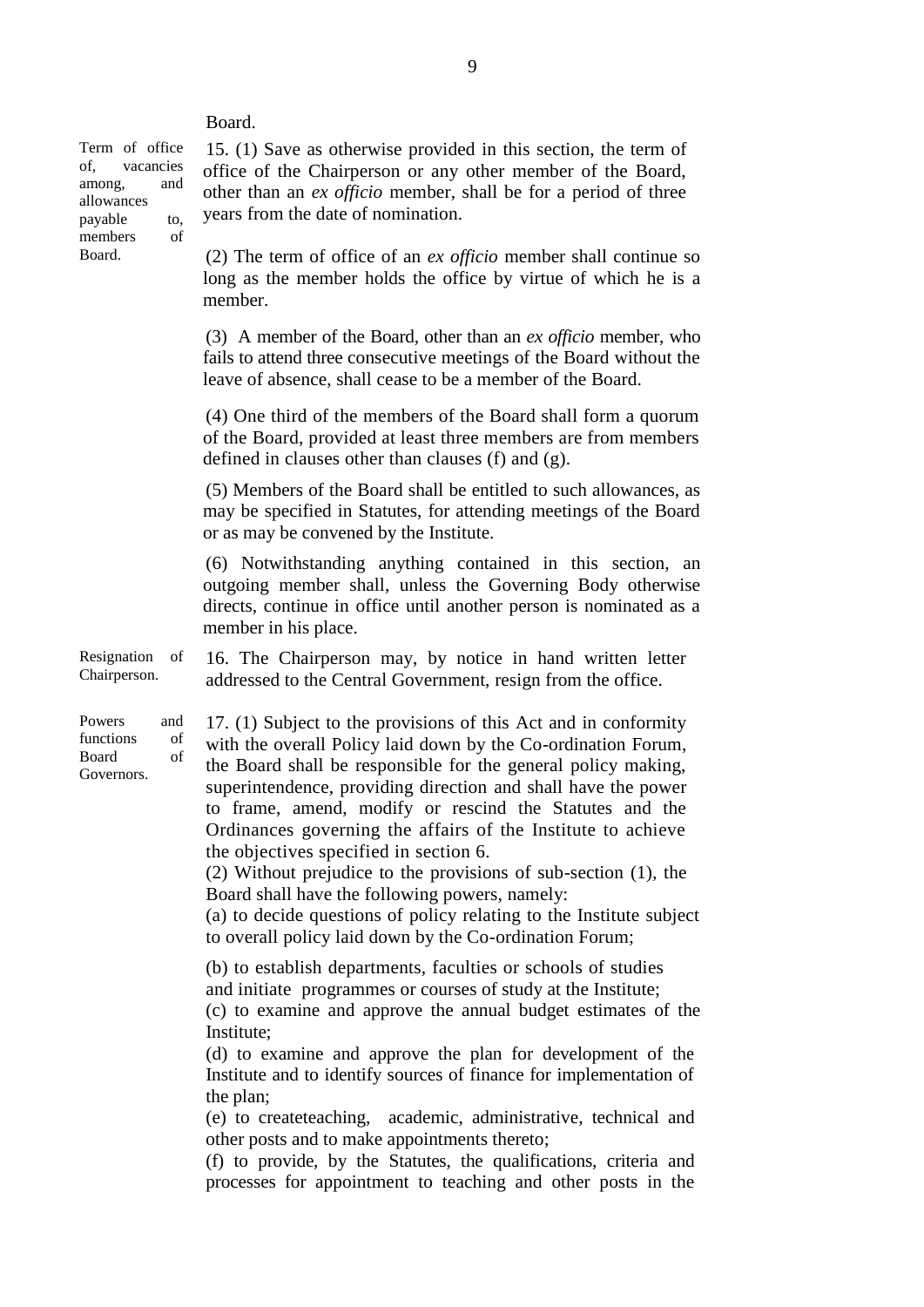Institute;

(g) to approve fees and other charges payable for pursuit of studies, courses or programmes in the Institute;

(h) to make Statutes governing the administration, management and operations of such Institute;

(i) to grant degrees, diplomas and other academic distinctions or titles, and to institute and award fellowships, scholarships, prizes and medals; and

(j) to exercise such other powers and perform such other duties as may be conferred or imposed by this Act or the Statutes;

(3) The Board may, subject to the provisions of this Act and the Statutes, delegate such powers and functions to the Senate, Research Council or the Director, as the Board may deem fit.

(4) The Board shall periodically conduct a review of the performance of the Director with specific reference to the leadership in the achievement of the objectives of the Institute. (5) The Board shall in exercise of the powers and discharge of functions strive to provide autonomy in academic matters to the Senate and Departments of faculties or schools, as the case may be.

(6) Where in the opinion of the Director or the Chairperson, the situation is so emergent that an immediate decision needs to be taken in the interest of the Institute, the Chairperson, in consultation with the Director, may issue such orders as may be necessary, recording in writing the grounds for the opinion:

 Provided that such orders shall be submitted for ratification of the Board in the next meeting.

Senate. 18. (1) The Senate of every Institute shall consist of the following persons, namely:

> (a) the Director of the Institute who shall be the *ex officio* Chairperson of the Senate; (b)

(b) Deputy Director, *ex officio*;

(c) all Deans, *ex officio*;

(d) Heads of all departments, faculties or schools, *ex officio,* as the case may be, of the Institute;

(e) all full time professors other than the Deans or Heads of the Departments;

(f) three persons from amongst educationists of repute or persons from another field related to the activities of the Institute who are not in service of the Institute, nominated by the Board of Governors;

(g) three persons who are not members of teaching staff co-opted by the Senate for their specialised knowledge;

(h) Registrar of the Institute, *ex officio*, Secretary.

(2) The term of office of members nominated under clauses (f) and (g) shall be for a period of two years from the date of nomination.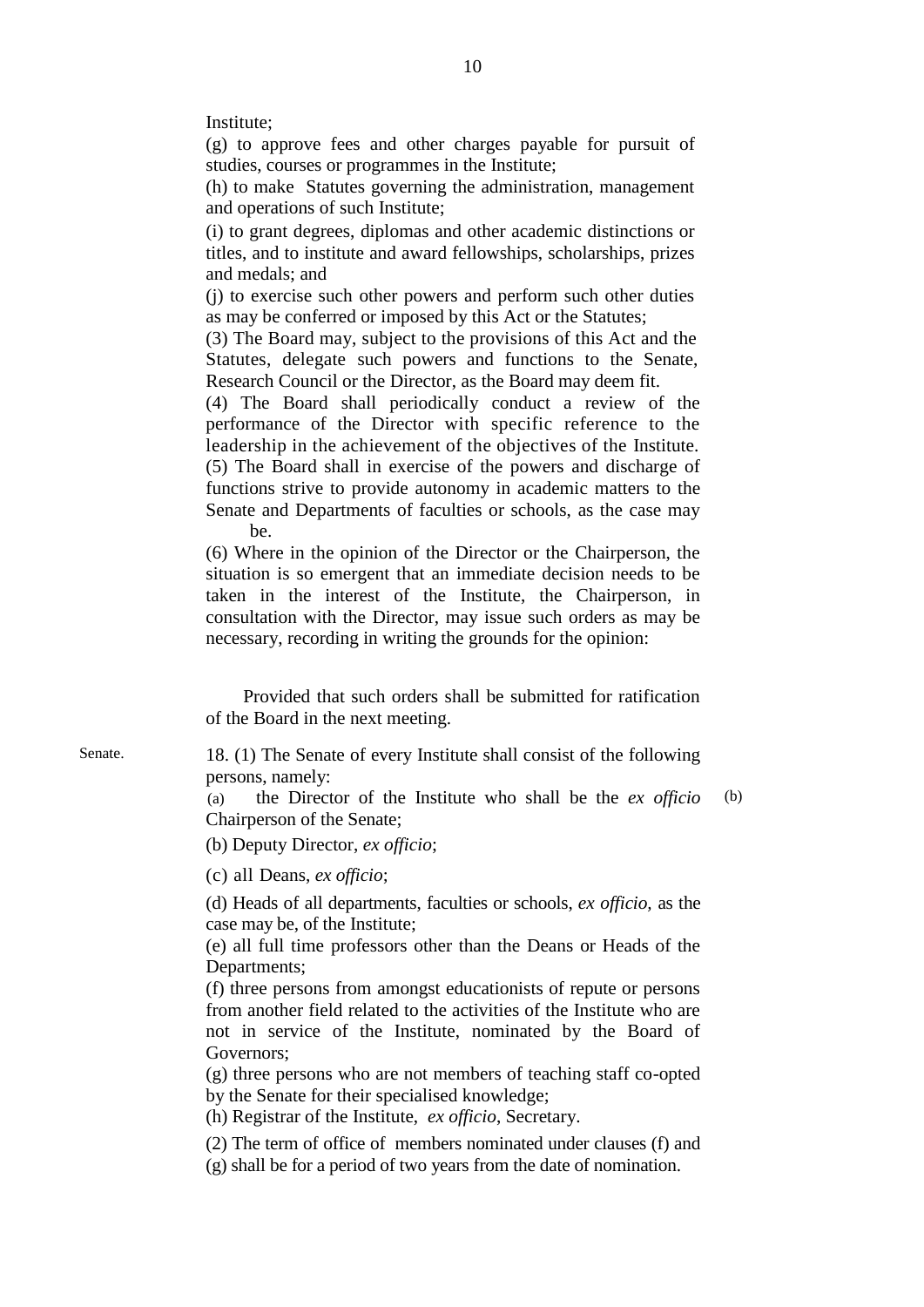(3) The term of office of an *ex officio* member shall continue so long as the member holds the office by virtue of which he is a member.

19. (1) Subject to the provisions of this Act, the Statutes and the Ordinances, the Senate shall be the principal academic body of the Institute and shall have the power to enact, amend or modify the Ordinances governing academic matters and the affairs and well being of students.

(2) Without prejudice to the provisions of sub-section (1), the Senate shall have the following powers, namely:-

(a) to specify the criteria and procedure for admission to courses or programmes of study offered by the Institute;

(b) to recommend to the Board creation of teaching and other academic posts, determination of the number and emoluments of such posts and defining the duties and conditions of service of teachers and other academic posts;

(c) to recommend to the Board about starting of new programmes or courses of study;

(d) to specify the broad academic content of programmes and courses of study and undertake modifications therein;

(e) to specify the academic calendar and approve grant of degrees, diplomas and other academic distinctions or titles;

(f) to appoint examiners, moderators, tabulators and such other personnel for different examinations;

(g) to recognise diplomas and degrees of Universities and other Institutes and to determine equivalence with the diplomas and degrees of the Institute;

(h) to suggest measures for departmental co-ordination;

(i) to make major recommendations to the Board of Governors on-

- (A) measures for improvement of standard of teaching, training and research;
- (B) institution of chairs, fellowships, scholarships, studentships, free-ships, medals and prizes and other related matters;

(C) establishment or abolition of departments or centres; and

(D) bye-laws covering the academic functioning of the institute, discipline, residence, admissions, examinations, award of fellowships and studentships, free-ships, concessions, attendance and other related matters;

(j) to appoint sub-committees to advise on such specific matters as may be referred to by the Board of Governors or by itself;

(k) to consider the recommendations of the sub-committees and to take such action including making of recommendations to the Board of Governors as may be required;

(l) to take periodical review of the activities of the Departments or Centres and to take appropriate action including making of recommendations to the Board of Governors with a view to maintain and improve the standards of instructions, in the Institutions; and

(m) to exercise such other powers and discharge such other

Powers and functions of Senate.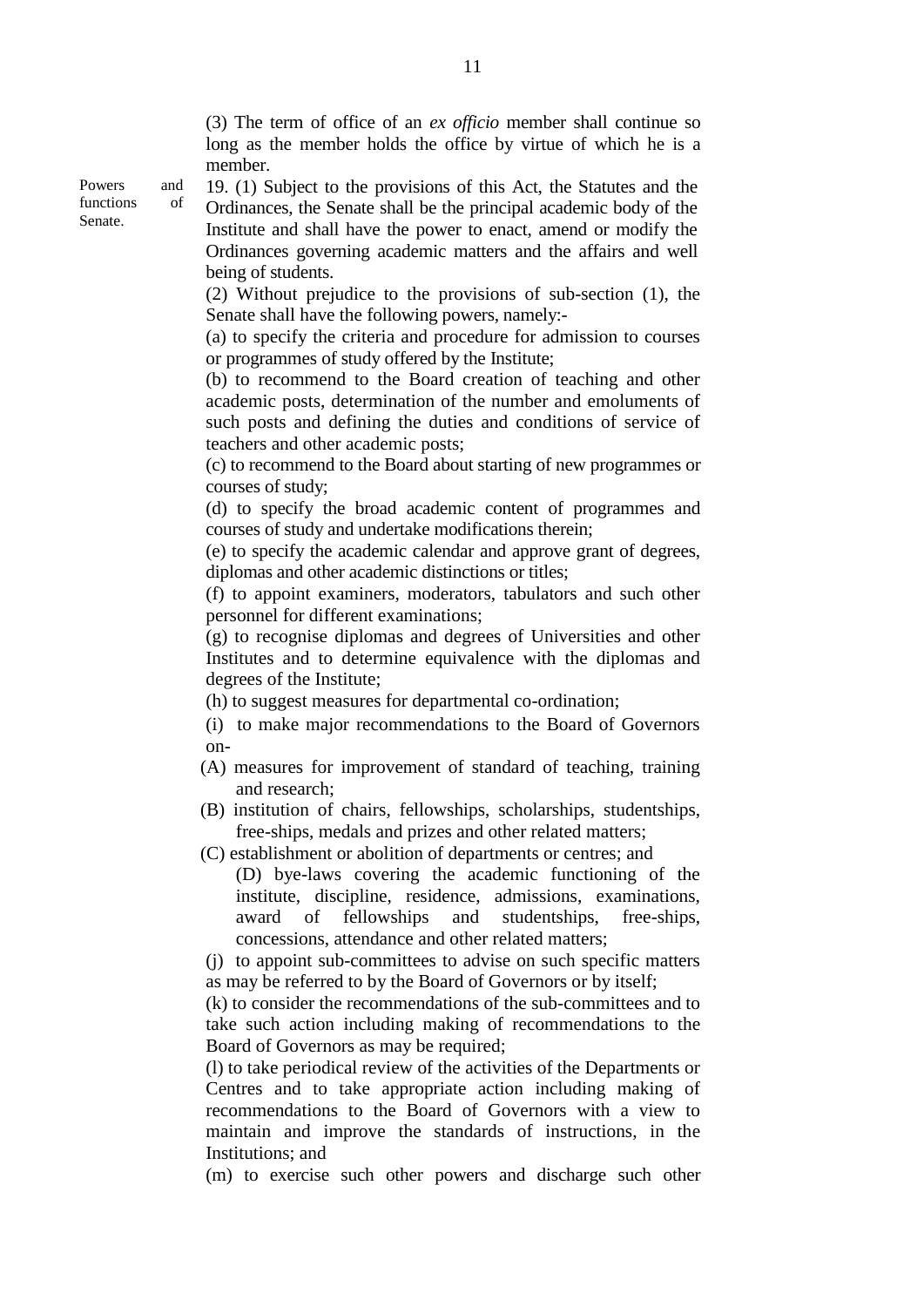| Finance<br>Committee.                                                    |                  | functions as may be assigned to it, by Statutes or otherwise, by the<br>Board.<br>20. (1) The Finance Committee of each Institute shall consist of<br>the following persons, namely:-<br>(a) the Chairperson, Board of Governors ex officio who shall be<br>the Chairperson of the Committee;<br>(b) one representative of the Government of India, Ministry of<br>Human Resource Development, Department, of Higher Education<br>handling the matters relating to Indian Institute of Information<br>Technology, ex officio;<br>(c) one representative of the Government of India, Ministry of<br>Human Resource Development, Department of Higher Education<br>handling the matters relating to finance, ex officio;<br>(d) one representative of the State Government in which the<br>Institute is located, ex officio;<br>(e) one representative of the industry partners chosen among<br>themselves:<br>(f) the Director, $ex$ officio; |
|--------------------------------------------------------------------------|------------------|----------------------------------------------------------------------------------------------------------------------------------------------------------------------------------------------------------------------------------------------------------------------------------------------------------------------------------------------------------------------------------------------------------------------------------------------------------------------------------------------------------------------------------------------------------------------------------------------------------------------------------------------------------------------------------------------------------------------------------------------------------------------------------------------------------------------------------------------------------------------------------------------------------------------------------------------|
| Powers<br>functions<br>Finance<br>Committee.<br><b>Building</b><br>Works | and<br>of<br>and | (g) the officer in-charge of Finance and Accounts of the Institute<br>ex officio Secretary.<br>(2) The members of the Finance Committee other than ex officio<br>members shall hold office for a term of three years.<br>21. The Finance Committee shall examine the accounts,<br>scrutinise proposals for expenditure and financial estimates of the<br>Institute and thereafter submit it to the Board of Governors<br>together with its comments for approval.<br>22. The Building and Works Committee of each Institute shall<br>consist of the following persons, namely:-                                                                                                                                                                                                                                                                                                                                                              |
| Committee.                                                               |                  | (a) the Director, ex officio, who shall be the Chairperson of the<br>Committee;<br>(b) one person nominated by Indian Institute of Technology<br>located in the State in which the Institute is situated;<br>(c) one person nominated by the Board from amongst its<br>members;<br>(d) Dean, Planning and Development;<br>(e) a civil engineer not below the rank of superintending engineer<br>in the Government or Government Agency nominated by the<br>Board;<br>(f) an electrical engineer not below the rank of superintending<br>engineer in the Government or Government Agency nominated<br>by the Board;<br>(g) an Architect nominated by concerned State Government;                                                                                                                                                                                                                                                              |
| Powers<br>functions                                                      | and<br>of        | (h) the officer in-charge of estate of the Institute, ex officio<br>Secretary.<br>23. The Building and Works Committee shall discharge the<br>following powers and functions, namely:-                                                                                                                                                                                                                                                                                                                                                                                                                                                                                                                                                                                                                                                                                                                                                       |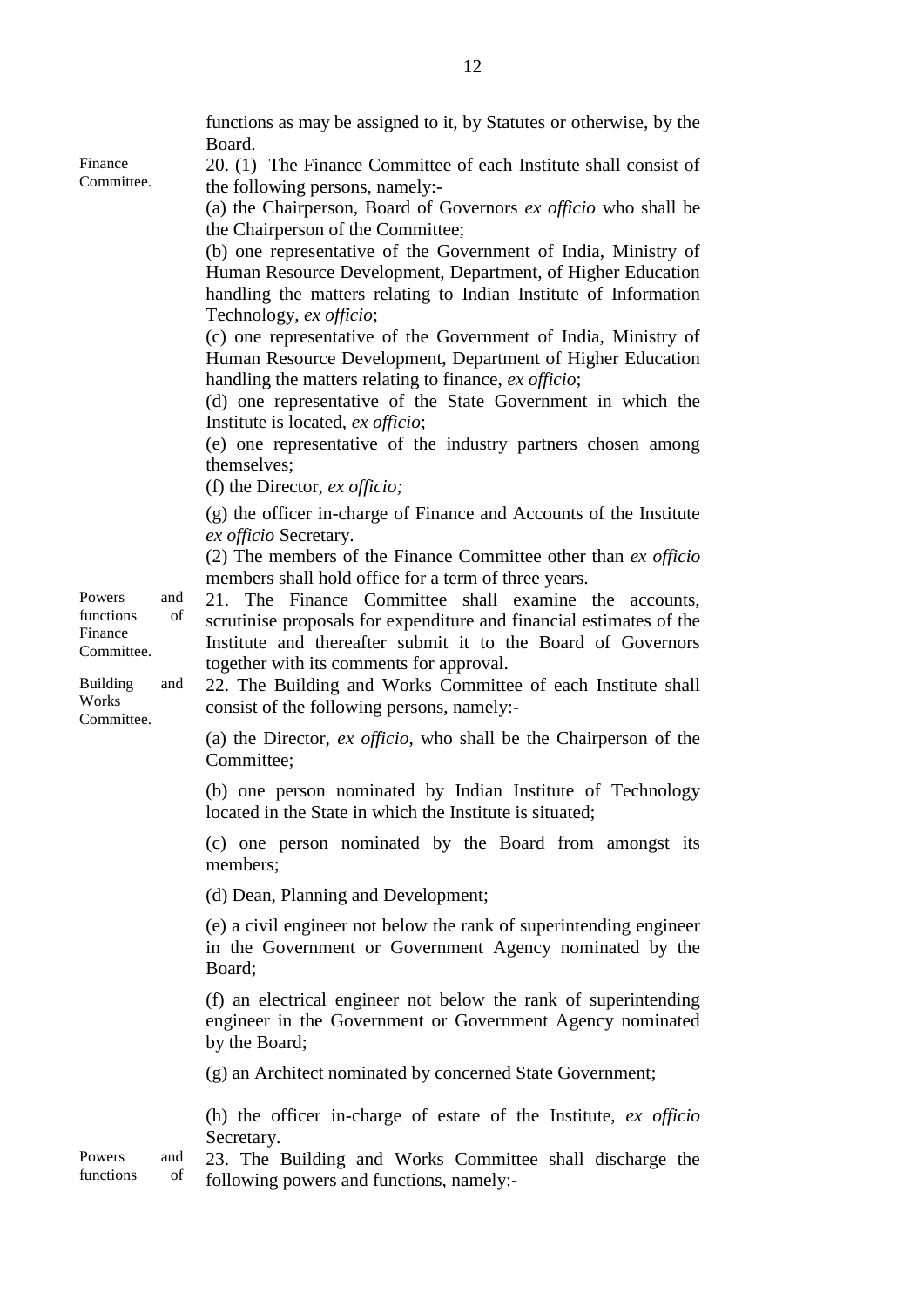|                      | (a) it shall be the responsibility of the Committee for construction<br>of all major capital works after securing from the Board the<br>necessary administrative approval and financial sanction;                                                                                                                                                                                                                                                                                                                                                                                                                                                                                                                                                                                                                                                                                                                                                                                                                                                                                                                                                                                             |  |  |  |  |  |  |  |
|----------------------|-----------------------------------------------------------------------------------------------------------------------------------------------------------------------------------------------------------------------------------------------------------------------------------------------------------------------------------------------------------------------------------------------------------------------------------------------------------------------------------------------------------------------------------------------------------------------------------------------------------------------------------------------------------------------------------------------------------------------------------------------------------------------------------------------------------------------------------------------------------------------------------------------------------------------------------------------------------------------------------------------------------------------------------------------------------------------------------------------------------------------------------------------------------------------------------------------|--|--|--|--|--|--|--|
|                      | (b) it shall have the power to give the necessary administrative<br>approval and financial sanction for all construction work and<br>work pertaining to maintenance and repairs, within the grant place<br>at the disposal of the Institute for the purpose;                                                                                                                                                                                                                                                                                                                                                                                                                                                                                                                                                                                                                                                                                                                                                                                                                                                                                                                                  |  |  |  |  |  |  |  |
|                      | (c) it shall cause to be prepared estimates of cost of building and<br>other capital work, minor works, repair, maintenance and the like;                                                                                                                                                                                                                                                                                                                                                                                                                                                                                                                                                                                                                                                                                                                                                                                                                                                                                                                                                                                                                                                     |  |  |  |  |  |  |  |
|                      | (d) it shall be responsible for making technical scrutiny of each<br>work as may be considered necessary by it;                                                                                                                                                                                                                                                                                                                                                                                                                                                                                                                                                                                                                                                                                                                                                                                                                                                                                                                                                                                                                                                                               |  |  |  |  |  |  |  |
| Research<br>Council. | (e) it shall be responsible for enlistment of suitable contractors<br>and acceptance of tenders and shall have the power to give<br>direction for departmental works where necessary.<br>24. (1) Every Institute shall establish a Research Council<br>comprising of the Director and other members, as may be specified<br>in the Statutes by the Board.<br>(2) The Research Council of every Institute shall -                                                                                                                                                                                                                                                                                                                                                                                                                                                                                                                                                                                                                                                                                                                                                                              |  |  |  |  |  |  |  |
|                      | (a) interface with research funding organisations, industry,<br>corporate bodies and civil Society to identify potential areas for<br>research;<br>(b) organise and promote research in such Institute or in<br>collaboration with any institution of higher learning, research<br>laboratories or corporate bodies;<br>(c) assist academic staff in obtaining funds from external sources<br>for research projects prepared by them;<br>(d) provide, out of the funds placed at its disposal by the Board,<br>research resources and grant assistance for research projects<br>proposed to be undertaken by teachers in such Institute;<br>(e) provide for incubation of technology applications emerging<br>from research and to protect and utilise the intellectual property<br>obtained from research in the Institute;<br>(f) make provisions, for research and advisory services and for that<br>purpose enter into such arrangements with other institutions,<br>industry, civil society or other organisations and enable the<br>research to be disseminated to industry society through such<br>arrangements;<br>(g) exercise such other powers and perform such other functions as |  |  |  |  |  |  |  |
| Meetings.            | may be assigned to it by the Statutes.<br>25. (1) The Chairperson shall ordinarily preside over the<br>meetings of the Board, Finance Committee and at the<br>convocations of the Institute.                                                                                                                                                                                                                                                                                                                                                                                                                                                                                                                                                                                                                                                                                                                                                                                                                                                                                                                                                                                                  |  |  |  |  |  |  |  |
|                      | (2) It shall be the duty of the Chairperson to ensure that the                                                                                                                                                                                                                                                                                                                                                                                                                                                                                                                                                                                                                                                                                                                                                                                                                                                                                                                                                                                                                                                                                                                                |  |  |  |  |  |  |  |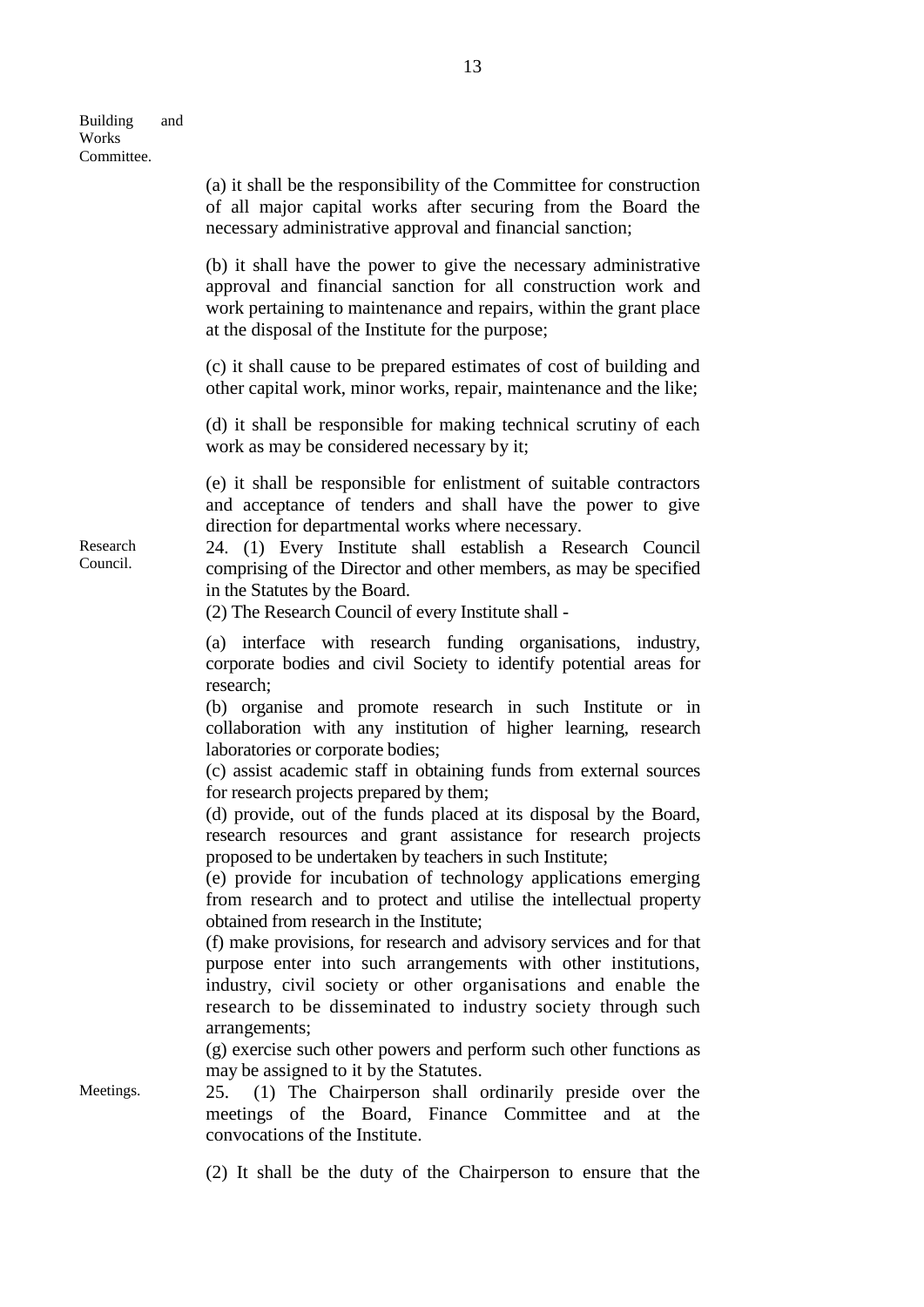decisions taken by the Board are implemented.

(3) The Chairperson shall exercise such other powers and perform such other duties as may be assigned to by this Act or the Statutes.

Director. 26. (1) The Director shall be the principal executive officer of the Institute and shall be responsible for implementation of the decisions of the Board and Senate and for day-to-day administration of the Institute.

> (2)The Director shall be appointed by the Visitor, on such terms and conditions of service as may be prescribed under the Statutes.

> (3) The Director shall be appointed out of the panel of names recommended by a search-cum-selection committee consisting of: (a) Chairperson of the Board, who shall be the Chairperson of the search-cum-selection committee;

> (b) two members one each nominated by the Central Government or State Government from amongst eminent administrators, industrialists educationists scientists technocrats and management specialists;

(c) nominee of the Ministry of Human Resource Development:

(d) nominee of the State Government in which the Institute is located:

(e) nominee of one of the private partners by rotation:

Provided that where the Visitor is not satisfied with the recommendations of the search-cum-selection committee, the search-cum-selection committee may be asked to make fresh recommendations.

(4) The Director shall exercise the powers and perform the duties as may be assigned under this Act or the regulations or as may be delegated by the Board:

 Provided that the Board may lay down the criteria to be followed by the Director while exercising powers and performing the duties, which shall be evaluated by the Board annually, and if the Board is of the opinion that such criteria has not been followed, then, the Board may, after giving an opportunity of being heard to the Director, recommend to the Central Government for holding an inquiry before the Director is removed.

(5) The Director shall be appointed on such terms and conditions of service as may be provided by the Statutes.

(6) The Director shall, except on account of resignation or removal, hold office for a period of five years from the date of assumption of charges as Director.

(7) The Director may, by notice in a hand written letter addressed to the Chairperson, resign from his office.

(8) The Visitor may remove from office the Director, who-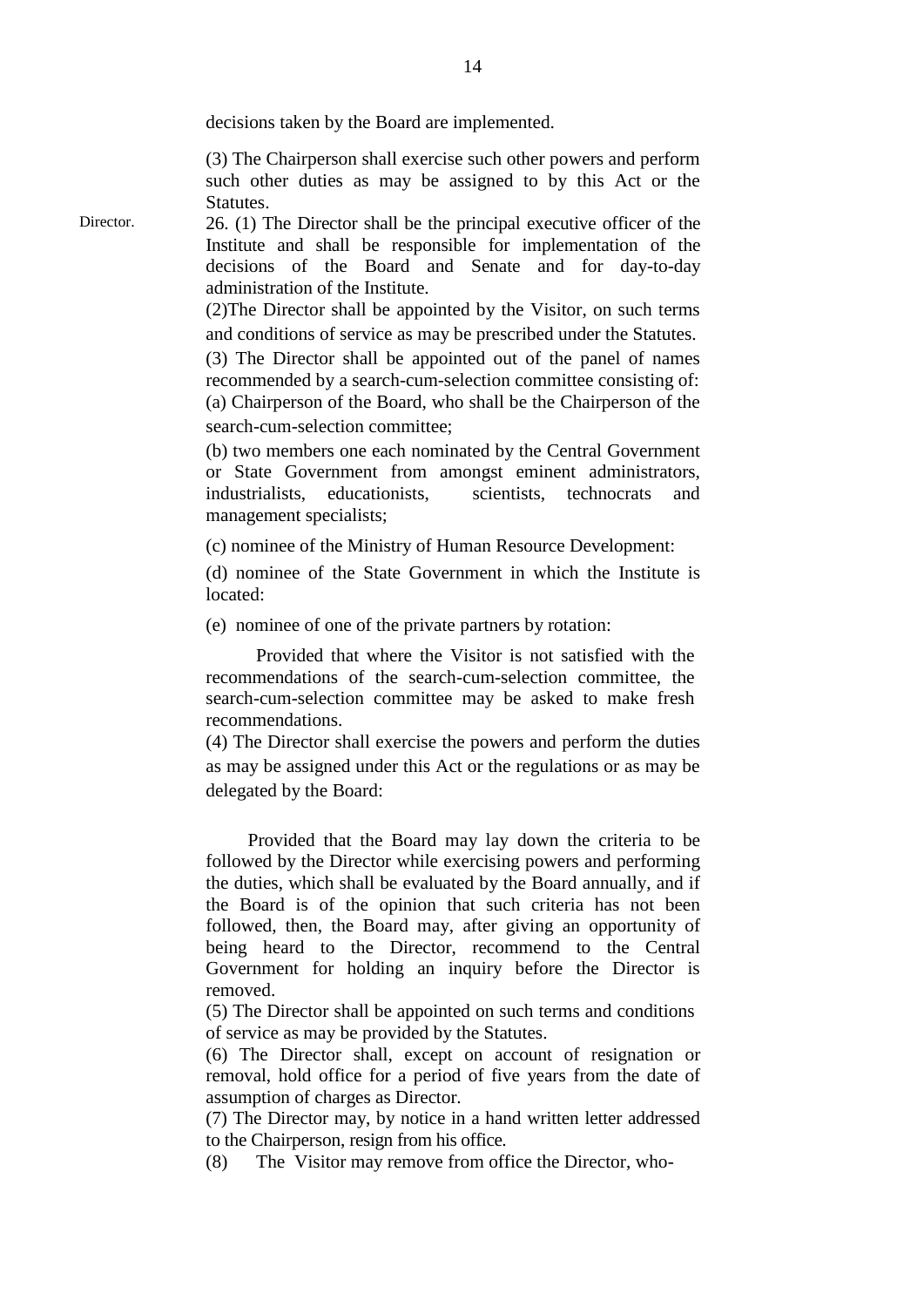- (a) has been adjudged as insolvent; or
- (b) has been convicted of an offence which, in the opinion of the Visitor, involves moral turpitude; or
- (c) has become physically or mentally incapable of acting as a Director; or
- (d) has acquired such financial or other interest as is likely to affect prejudicially the functions as a Director; or
- (e) has so abused the position or so conducted as to render the continuance in office prejudicial to the public interest:

Provided that Director shall not be removed from office except by an order made by the Visitor, after an enquiry instituted by the Board, in which the Director has been informed of the charges and given a reasonable opportunity of being heard in respect of those charges.

(9) The Board shall initiate the process of appointment in respect of any vacancy due to arise for the post of Director on completion of tenure before a period of six months from the date of arising of such vacancy and that the process of appointment shall be completed before such vacancy arises.

(10) On the completion of the tenure of the Director, the Board may ask him/her to continue till a new appointee joins, or the Board may appoint a faculty of the Institute to hold temporary charges as Director till a new appointee joins. The Board may also decide to appoint the Director of the IIT or NIT who are member of the Board to hold additional charge as Director till a new appointee joins.

(10) Where the post of Director falls vacant on account of any reason other than completion of tenure, the process of appointment shall be initiated by the Board within one month of such vacancy and process shall be completed as early as possible.

(11) The Director may during the absence from the headquarters, authorise the Deputy Director or one of the Deans or the senior most professors present by a hand written letter, to sanction advances for travelling allowances, contingencies and medical treatment of the staff and sign and countersign bills.

Registrar. 27. (1) The Registrar of every Institute shall be appointed on such terms and conditions as may be laid down by the Statutes and shall be the custodian of records, the common seal, the funds of the Institute and such other property of the Institute shall be committed by the Board.

> (2) The Registrar shall act as the Secretary of the Board, Senate and such committees as may be prescribed by the Statutes.

> (3) The Registrar shall be responsible to the Director for the proper discharge of the functions.

> (4) The Registrar shall exercise such other powers and perform such other duties as may be assigned by this Act or the Statutes or by the Director.

**D**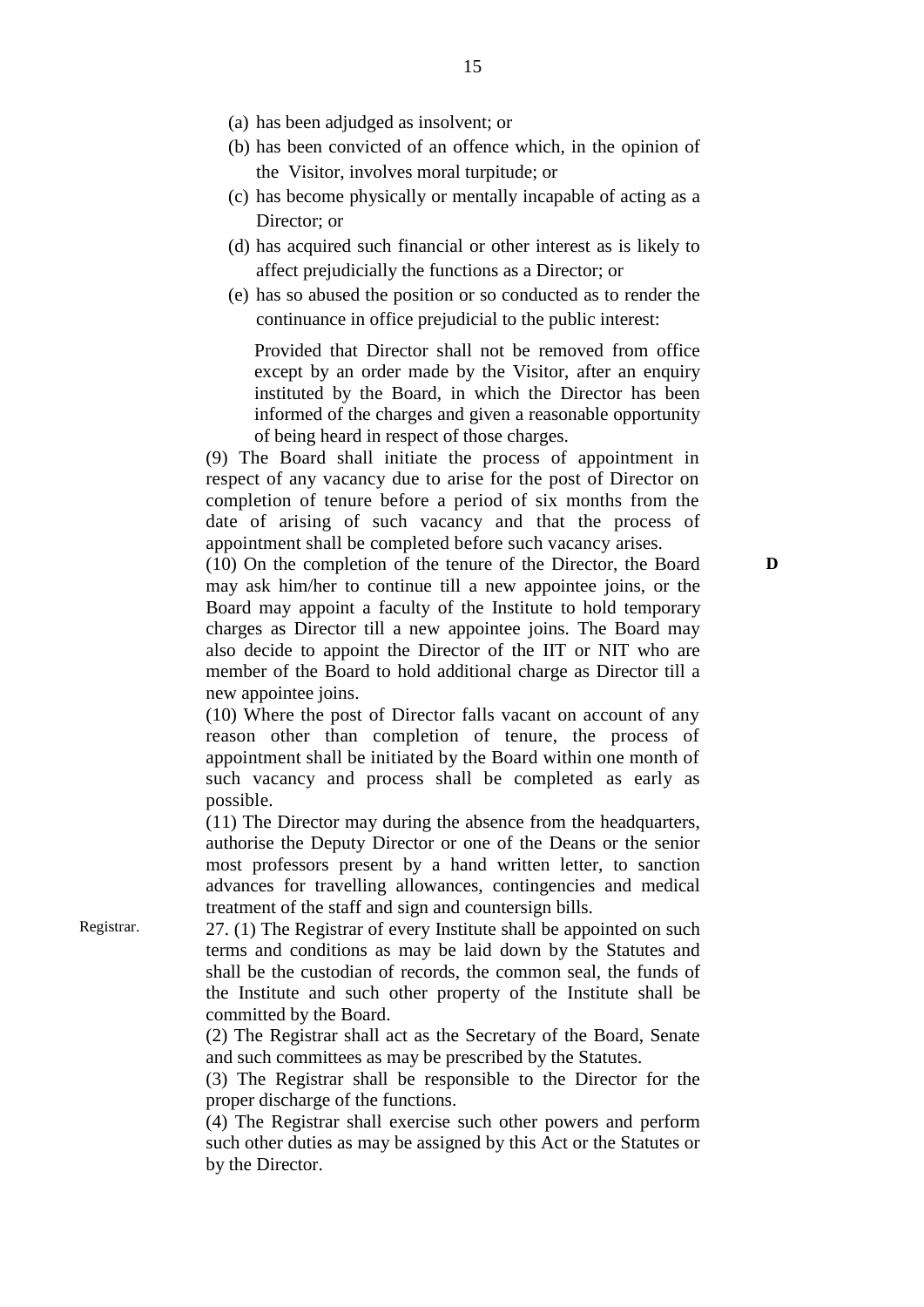**Other** authorities and officers. 28. (1) The Board may, by Statutes, declare such other posts as authorities of the Institute and specify the duties and functions of each such authority. (2) The Board may constitute such authorities as it may deem fit for proper management of affairs of the Institute. Review of performance of Institute. 29. (1) The Institute shall, within five years from the date of establishment and incorporation under this Act and thereafter at the expiration of every fifth year, constitute, with the prior approval of the Board, a Review Committee to evaluate the Institute performance and its achievements with respect to its objectives during the said period. (2) The Committee constituted under sub-section (1) shall consist of members of repute in academia or industry, from relevant fields of teaching, learning and research in such Institute. (3) The Committee shall assess the performance of Institute and make recommendations on- (a) the extent of fulfillment of the objects of the Institute mentioned in section 6, as demonstrated by the state of teaching, learning and research, and its contribution to the society; (b) the promotion of transformational research and its impact on industry and society; (c) the advancement of fundamental research beyond the current frontiers of knowledge; (d) the establishment of the Institute as amongst the global leaders in the area of information technology; (e) such other parameters as the Board may consider necessary and specify. (4) The Board shall consider the recommendations referred to in sub-section (3) and take such action as it may deem fit: Provided that the recommendations of the Committee along with an Government. CHAPTER IV ACCOUNTS AND AUDIT Grants by Central Government. 30. For the purposes of enabling the Institute to discharge their functions efficiently under this Act, the Central Government may, after due appropriation made by Parliament by law in this behalf, pay to each Institute in every financial year such sums of money in such manner as it may think fit. Fund of Institute. credited–– (a) all moneys provided by the Central Government or the State Government or industry partner, as the case may be; (b) all fees and other charges received by the Institute from

explanatory memorandum on the action taken or proposed to be taken, specifying the reasons thereof, shall be submitted to the Central

31. (1) Every Institute shall maintain a Fund to which shall be

students;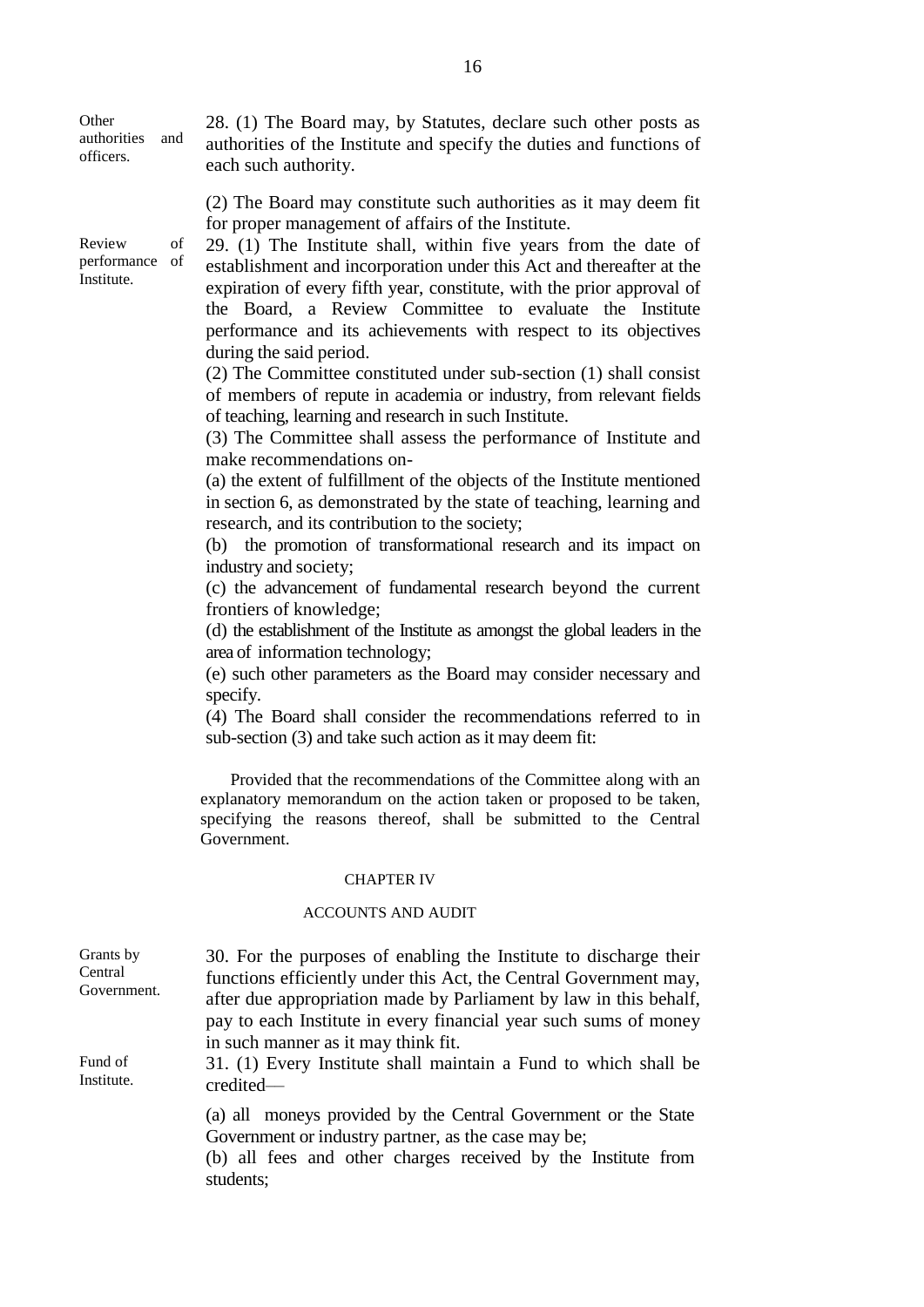(c) all monies received by the Institute by way of grants, gifts, donations, benefactions, bequests or transfers;

(d) all monies received by the Institute from utilisation of intellectual property arising from research conducted or provision of advisory or consultancy services by it; and

(e) all monies received by the Institute in any other manner or from any other source.

(2) The Fund of every Institute shall be applied towards meeting the expenses of the Institute including expenses incurred in the exercise of its powers and discharge of its duties under this Act, furtherance of research in the Institute or in collaboration with other educational institutions or industry and for capital investment aimed at the growth and development of the Institute.

(3) All monies credited to the Fund of every Institute shall be deposited in such banks or invested in such manner as the Institute may, with approval of the Board, decide.

(4) Each Institute shall create a corpus fund for long term sustainability of the Institute, to which shall be credited such per cent. of the net income of the Institute and donations made specifically towards such corpus fund as the Central Government may in accordance with the provisions of the Income Tax Act, 1961, notify:

 Provided that the Board may also create endowment funds for specific purpose to which donations may be specifically made.

32. (1) Every Institute shall maintain proper accounts and other relevant records and prepare annual statement of accounts including the balance sheet in such form and accounting standard as may be specified by notification, by the Central Government in consultation with the Comptroller and Auditor-General of India

(2) Where the statement of income and expenditure and the balance sheet of the Institute do not comply with the accounting standards, the Institute shall disclose in its statement of income and expenditure and balance sheet, the following, namely:-

(a) the deviation from the accounting standards;

(b) the reasons for such deviation; and

(c) the financial effect, if any, arising out due to such deviation.

(3) The accounts of every Institute shall be audited by the Comptroller and Auditor General of India and any expenditure incurred by audit team in connection with such audit shall be payable by the Institute to the Comptroller and Auditor-General of India.

(4) The Comptroller and Auditor-General of India and any person appointed in connection with the audit of the accounts of any Institute shall have the same rights, privileges and authority in

43 of 1961.

Accounts and Audit.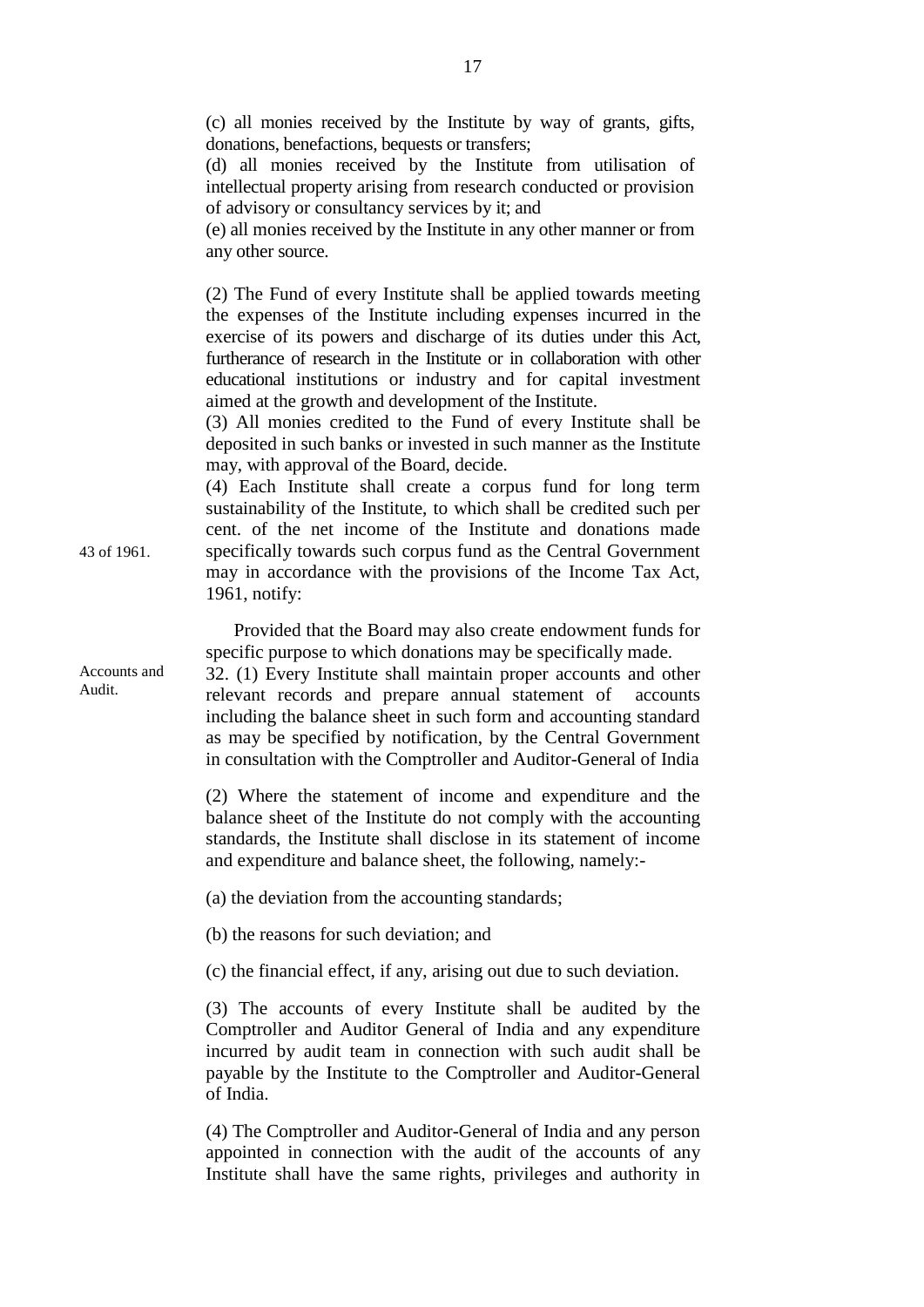|                                | connection with such audit as the Comptroller and Auditor-<br>General of India has in connection with the audit of the<br>Government accounts and, in particular shall have the rights to<br>demand the production of books, accounts, connected vouchers<br>and other documents and papers and to inspect the offices of the<br>Institute.<br>(5) The accounts of every Institute as certified by the<br>Comptroller and Auditor-General of India or any other person<br>appointed in this behalf together with the audit report thereon<br>shall be forwarded annually to the Central Government. |
|--------------------------------|-----------------------------------------------------------------------------------------------------------------------------------------------------------------------------------------------------------------------------------------------------------------------------------------------------------------------------------------------------------------------------------------------------------------------------------------------------------------------------------------------------------------------------------------------------------------------------------------------------|
|                                |                                                                                                                                                                                                                                                                                                                                                                                                                                                                                                                                                                                                     |
| Pension and<br>Provident Fund. | 33. Every Institute may constitute for the benefit of its employees<br>such provident or pension fund or provide such insurance scheme<br>as it may deem fit in such manner and subject to such conditions<br>as may be prescribed by the Statutes.                                                                                                                                                                                                                                                                                                                                                 |
| Appointments.                  | 34. All appointments of the staff of every Institute, except that of<br>the Director, shall be made in accordance with the procedure laid                                                                                                                                                                                                                                                                                                                                                                                                                                                           |
| Statutes.                      | down in the Statutes.<br>35. Subject to the provisions of this Act, the Statutes may provide<br>for all or any of the following matters, namely:-<br>(a) the formation of departments of teaching;                                                                                                                                                                                                                                                                                                                                                                                                  |
|                                | (b) the institution of fellowships, scholarships, exhibitions,<br>medals and prizes;<br>(c) the terms of office and the method of appointment of officers<br>of the Institute;<br>(d) the qualifications of teachers of the Institute;                                                                                                                                                                                                                                                                                                                                                              |
|                                | (e) the classification, the method of appointment and the<br>determination of the terms and conditions of service of teachers<br>and other staff of the Institute;                                                                                                                                                                                                                                                                                                                                                                                                                                  |
|                                | (f) the constitution of pension, insurance and provident funds for<br>the benefit of the officers, teachers and other staff of the Institute;                                                                                                                                                                                                                                                                                                                                                                                                                                                       |
|                                | (g) the constitution, powers and duties of the authorities of the<br>Institute;                                                                                                                                                                                                                                                                                                                                                                                                                                                                                                                     |
|                                | (h) the establishment and maintenance of halls and hostels;                                                                                                                                                                                                                                                                                                                                                                                                                                                                                                                                         |
|                                | (i) the conditions of residence of students of the Institute and the<br>levying of fees for residence in the halls and hostels and of other<br>charges;                                                                                                                                                                                                                                                                                                                                                                                                                                             |
|                                | (j) the allowances to be paid to the Chairperson and members of<br>the Board;<br>(k) the authentication of the orders and decisions of the Board;<br>and                                                                                                                                                                                                                                                                                                                                                                                                                                            |
|                                | (1) the meetings of the Board, the Senate, or any Committee, the<br>quorum at such meetings and the procedure to be followed in the                                                                                                                                                                                                                                                                                                                                                                                                                                                                 |
|                                |                                                                                                                                                                                                                                                                                                                                                                                                                                                                                                                                                                                                     |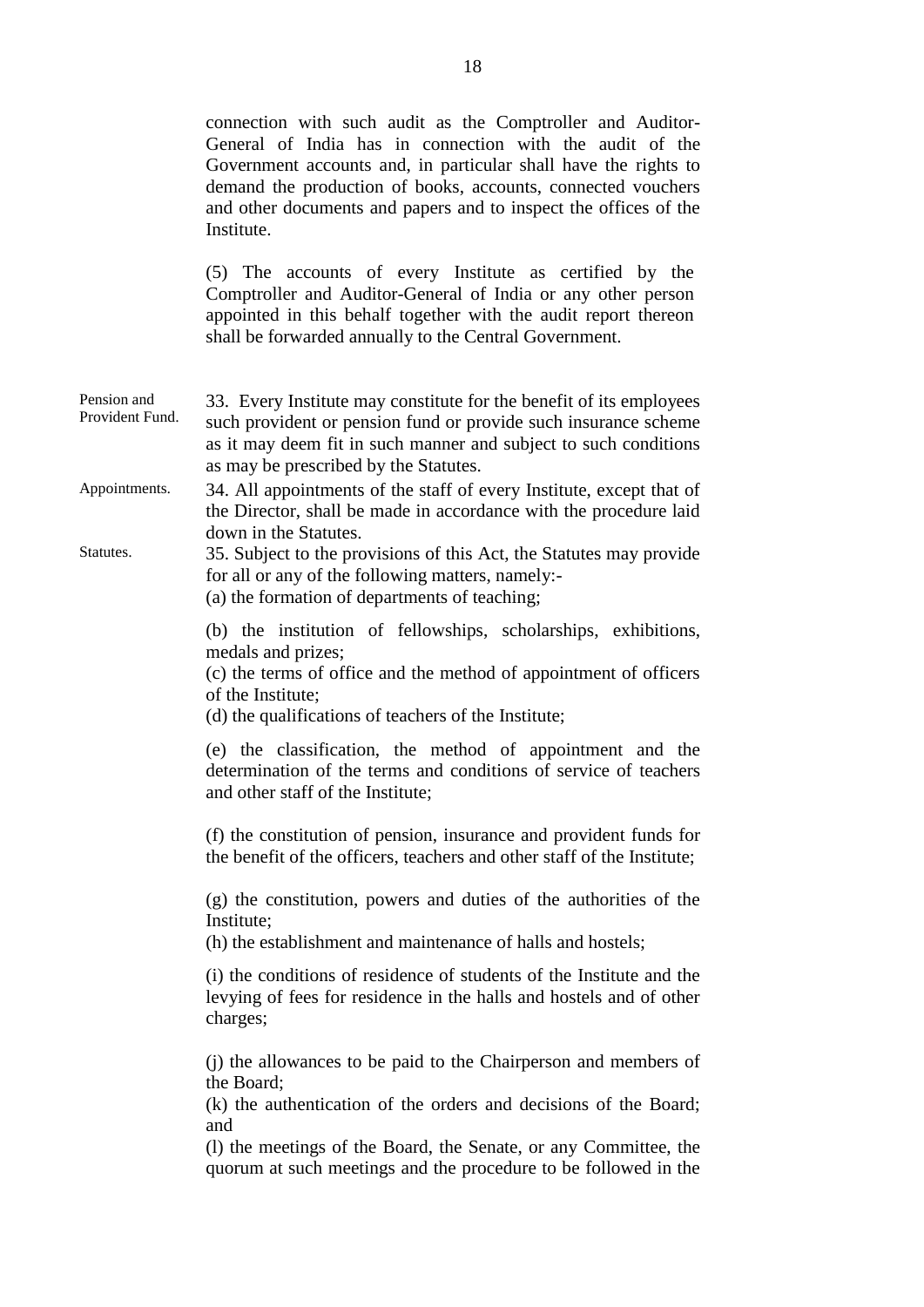| Statutes how to<br>be made.   | conduct of their business.<br>36. (1) The first Statute of each Institute shall be framed by the<br>Board with the prior approval of the Visitor.<br>(2) The Board may, from time to time, make new or additional<br>Statutes or may amend or repeal the Statutes in the manner<br>provided in this section.<br>(3) Every new Statute or addition to the Statutes or any<br>amendment or repeal of Statutes shall require the prior approval                                                                                                             |
|-------------------------------|----------------------------------------------------------------------------------------------------------------------------------------------------------------------------------------------------------------------------------------------------------------------------------------------------------------------------------------------------------------------------------------------------------------------------------------------------------------------------------------------------------------------------------------------------------|
|                               | of the Visitor who may grant assent or withhold assent or remit it<br>to the Board for consideration.<br>(4) New Statutes or a Statute amending or repealing an existing<br>Statute shall have no validity unless it has been assented to by the<br>Visitor:                                                                                                                                                                                                                                                                                             |
| Ordinances.                   | Provided that the Central Government with the prior approval<br>of the Visitor may make or amend the Statutes for the Institute, if<br>the same is required for uniformity, and a copy of the same shall<br>be laid as soon as may be before each House of Parliament.<br>37. Subject to the provisions of this Act and the Statutes, the<br>Ordinances of every Institute may provide for all or any of the<br>following matters, namely:-<br>(a) the admission of the students to the Institute;                                                       |
|                               | (b) the courses of study to be laid down for all degrees and<br>diplomas of the Institute;<br>(c) the conditions under which students shall be admitted to the<br>degree or diploma courses and to the examinations of the<br>Institute, and shall be eligible for degrees and diplomas;<br>(d) the conditions of award of the fellowships, scholarships,<br>exhibitions, medals and prizes;<br>(e) the conditions and mode of appointment and duties of<br>examining bodies, examiners and moderators;<br>(f) the conduct of examinations;              |
| Ordinances how<br>to be made. | (g) the maintenance of discipline among the students of the<br>Institute; and<br>(h) any other matter which by this Act or the Statutes is to be or<br>may be provided for by the Ordinances.<br>38. (1) Save as otherwise provided in this section, Ordinances<br>shall be made by the Institute Senate.<br>(2) All Ordinances made by the Senate shall have effect from<br>such date as it may direct, but every Ordinance so made-shall<br>be submitted, as soon as may be, to the Board and shall be<br>considered by the Board at its next meeting. |
| Tribunal of<br>Arbitration.   | (3) The Board shall have power by resolution to modify or<br>cancel any such Ordinance and such Ordinance shall from the<br>date of such resolution stand modified accordingly or cancelled,<br>as the case may be.<br>39. (1) (a) Any dispute arising out of a contract between a<br>Institute and any of its employees shall, at the request of the<br>employee concerned or at the instance of the Institute, be referred                                                                                                                             |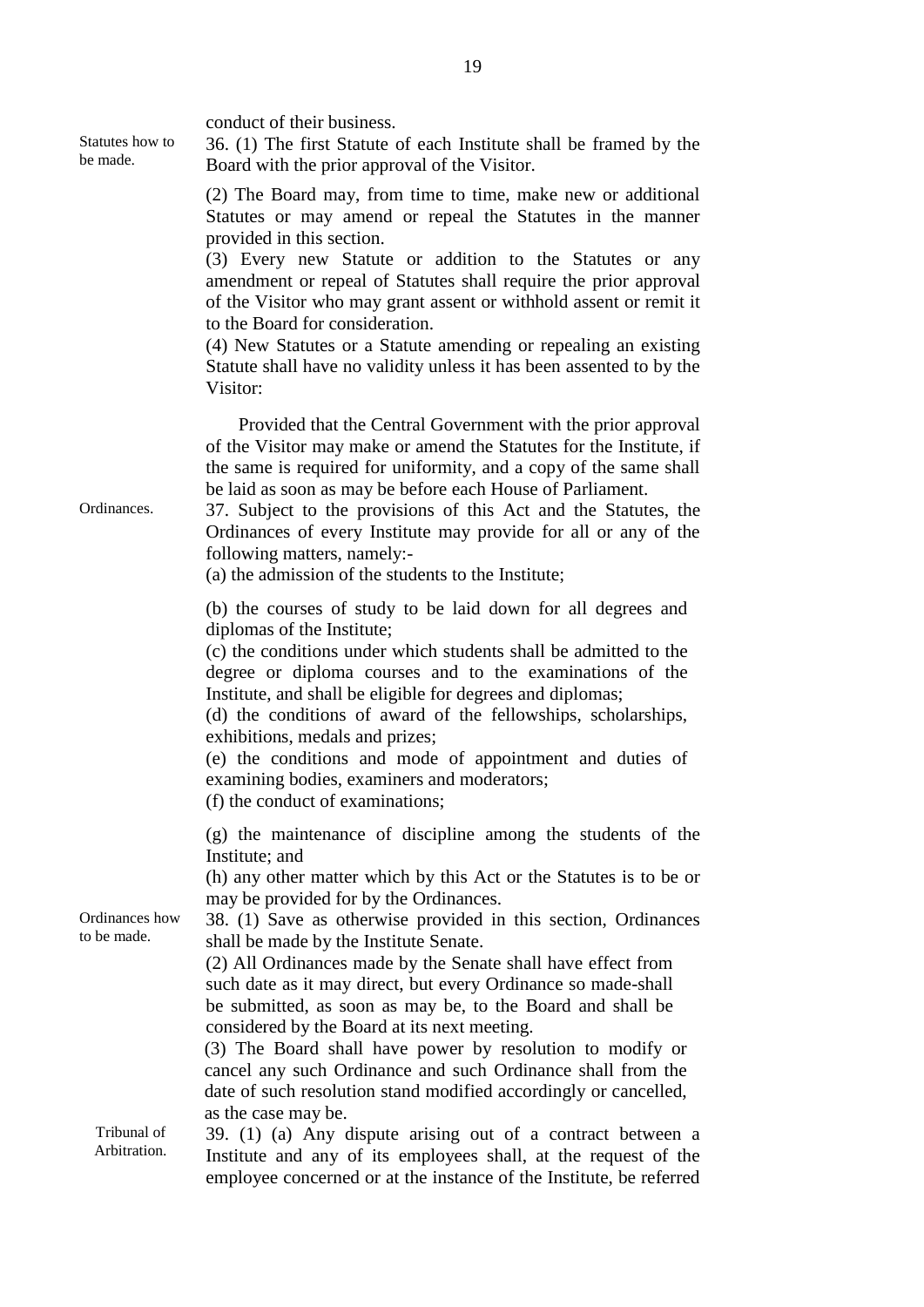to a Tribunal of Arbitration consisting of one member appointed by the Institute, one member nominated by the employee, and an umpire appointed by the Visitor.

(b) The decision of the Tribunal shall be final and shall not be questioned in any court.

(c) No suit or proceeding shall lie in any court in respect of any matter, which is required by sub-section (1) to be referred to the Tribunal of Arbitration.

(d) The Tribunal of Arbitration shall have power to regulate its own procedure:

 Provided that the Tribunal shall have regard to the principles of natural justice while making such procedure.

(e) Nothing in any law for the time being in force relating to arbitration shall apply to arbitrations under this section.

(2) Any student or candidate for an examination whose name has been removed from the rolls of the institute by the orders or resolution of the Director of the Institute and who has been debarred from appearing at the examinations of the Institute for more than one year, may within ten days of the date of receipt of such resolution by him, appeal to the Board of Governors who may confirm, modify or reverse the decision of the Director.

(3) Any dispute arising out of any disciplinary action taken by the Institute against a student shall, at the request of such student, be referred to a Tribunal of Arbitration and the provisions of subsection (1) shall, as far as may be, apply to a reference made under this sub-section.

(4) Every employee or student of the Institute, notwithstanding anything contained in this Act, have a right to appeal within such time as may be prescribed by the Statutes, to the Board of Governors against the decision of any officer or authority of the Institute as the case may be and thereupon the Board of Governors may confirm, modify or reverse the decision appealed against.

Annual report of Director.

40. (1) There shall be attached to every statement of accounts laid before the Board of each Institute, a report by its Director, with respect to -

(a) the state of affairs of such Institute;

 (b) the amounts, if any, which it proposes to carry to any surplus reserves in its balance sheet;

(c) the extent to which understatement or overstatement of any surplus of income over expenditure or any shortfall of expenditure over income has been indicated in the auditor's report and the reasons for such understatement or overstatement;

(d) the productivity of research projects undertaken by the Institute measured in accordance with such norms as may be specified by any statutory regulatory authority;

(e) appointments of the officers and teachers of the Institute;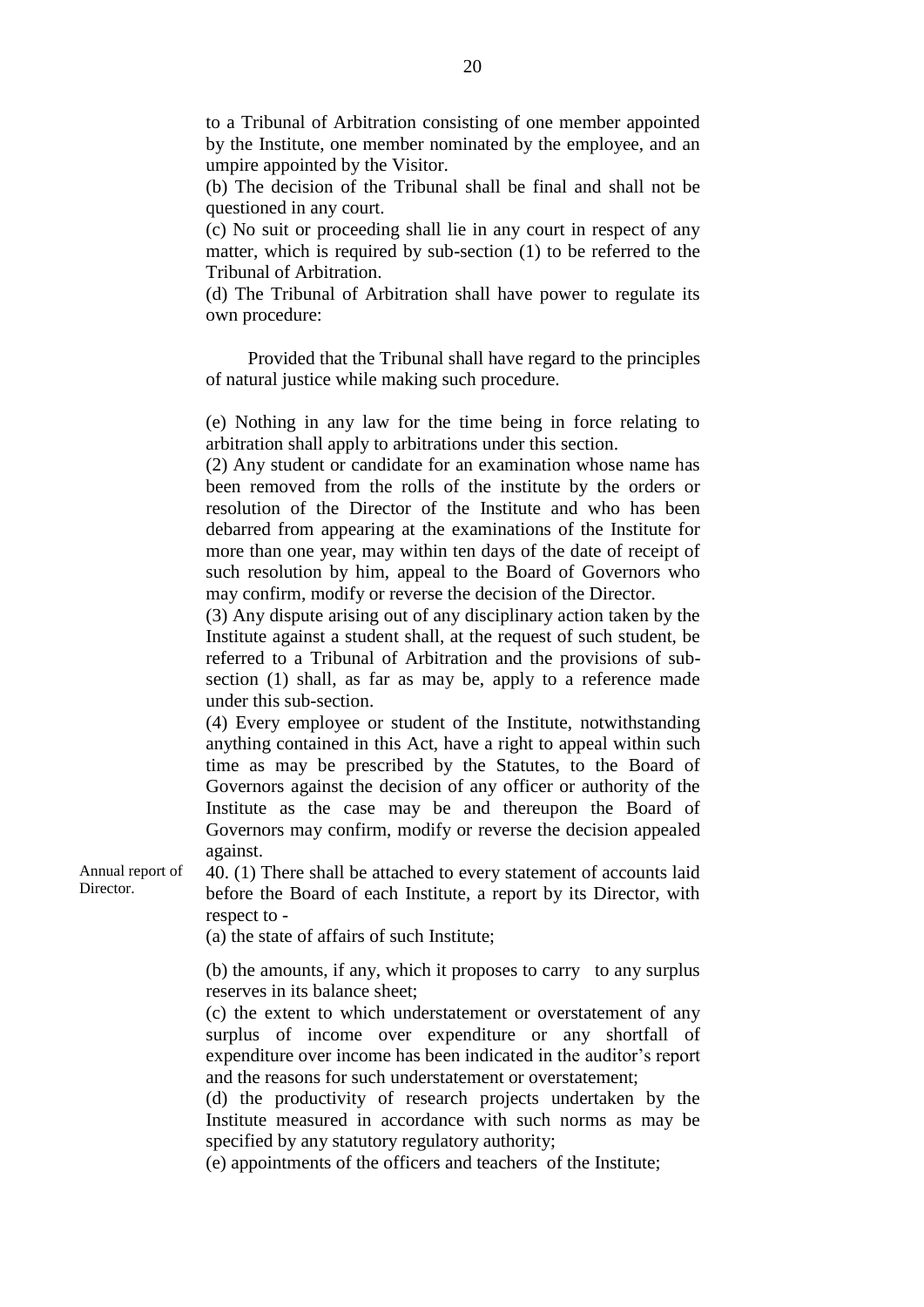(f) benchmark and internal standards set by the Institute, including the nature of innovations in teaching, research and application of knowledge.

(2) The Director shall also be bound to give the complete information and explanations in its report aforesaid on every reservation, qualification or adverse remark contained in the auditors' report.

Annual report of each Institute.

41. (1) The annual report of each Institute shall be prepared under the direction of the Board, which shall include, among other matters, the steps taken by the Institute towards the fulfillment of its objects and an outcome based assessment of the research being undertaken in such Institute, and be submitted to the Board on or before such date as may be specified and the Board shall consider the report in its annual meeting.

(2) The annual report as approved by the Board shall be published and placed on the website of the Institute.

(3) The Board shall prepare and release for every year a report, in English and in Hindi, the working of the Institute in the previous year on or before the expiry of nine months from the close of financial year, and a copy of the same, together with an audited statement of accounts showing the income and expenditure for the previous year shall be submitted to the Central Government and the concerned State Government within that stipulated time, and the same may be caused to be laid before each House of Parliament and the concerned State Legislature.

#### CHAPTER V

## CO-ORDINATION FORUM

Co-ordination Forum.

42. (1) In order that there may be better co-ordination among the Institutes, the Central Government may, by notification in the Official Gazette, establish, with effect from such date as may be specified in the notification, there shall be established for all the Institutes specified in column (5) of the Schedule, a central body to be called the Co-ordination Forum.

(2) The Co-ordination Forum shall consist of the following members, namely:—

(i) the Minister in charge of the Ministry or Department of the Central Government having administrative control of technical education, *ex officio,* as Chairperson;

(ii) Secretary to the Government of India, in charge of the Department of the Central Government having administrative control of technical education, *ex-officio*;

(iii) four Secretaries in charge of technical education of State Governments in which the Institutes are located, to be nominated by the Chairperson of the Co-ordination Forum, by rotation for two years, *ex-officio*;

(iv) four Chairpersons of the Institutes, to be nominated by the Chairperson of the Co-ordination Forum, by rotation for two years*;*

(v) the Directors of each of the Institutes, *ex officio;*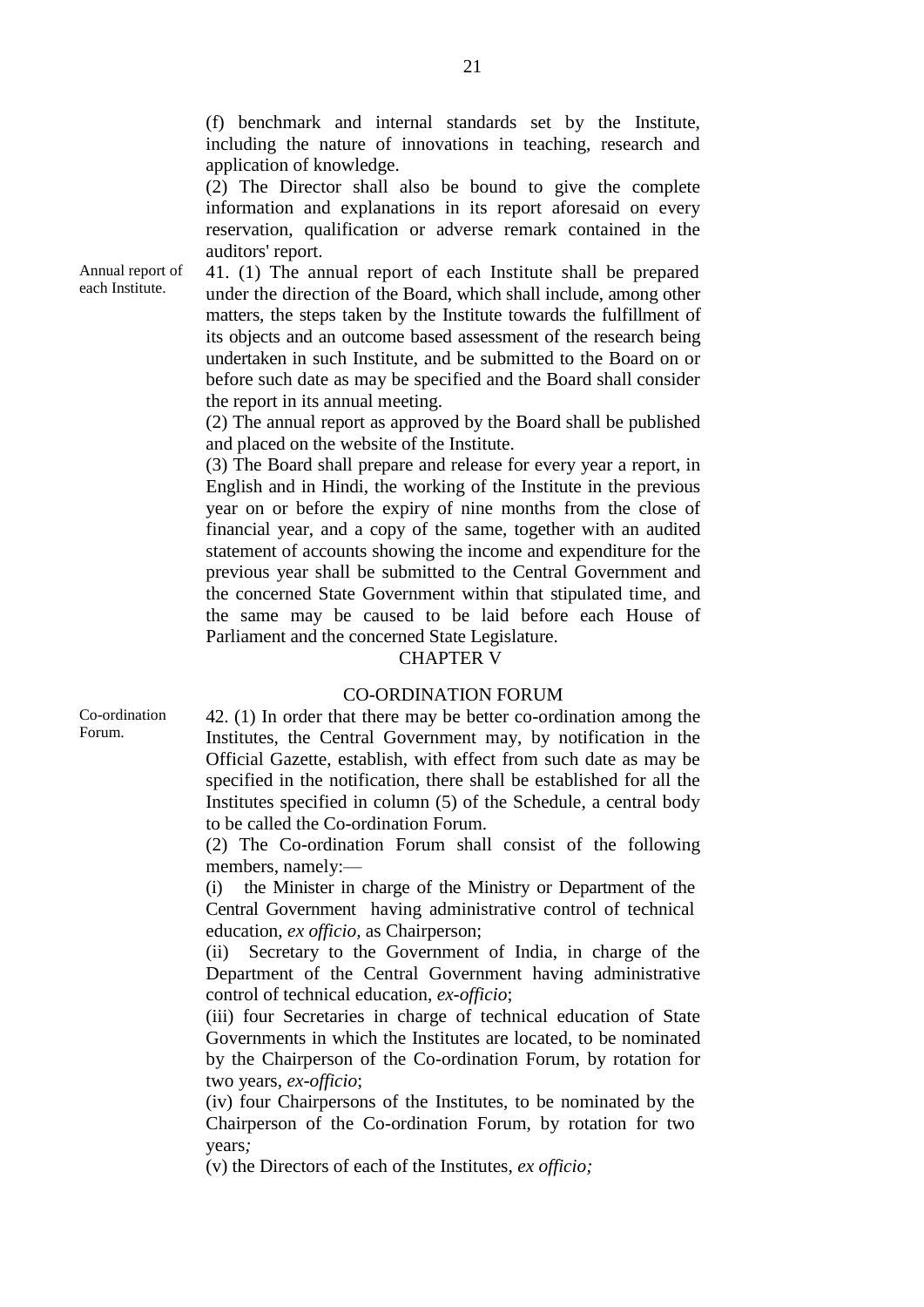(vi) four industry partners, to be nominated by the Chairperson of the Co-ordination Forum, not more than one from any Institute, by rotation each year;

*(vii)* three persons to be nominated by the Central Government, one each to represent the Ministry concerned with finance, science and technology and information technology;

(viii) three persons of eminence, of which at least one shall be a woman, in academia, industry or public service, to be nominated by the Co-ordination Forum; and

(ix) one representative of All India Council of TechnicalEducation;

(3) An officer of the Department of Higher Education, Government of India, not below the rank of Joint Secretary, concerned with technical education, *ex-officio*, to act as the Member-Secretary of the Co-ordination Forum.

(4) The Co-ordination Forum may, at its discretion, constitute a Standing Committee of the Indian Institute of Information Technology Co-ordination Forum (Public-private Partnership) to assist the Co-ordination Forum in discharge of its duties and responsibilities.

(5) The expenditure on the Co-ordination Forum shall be met by the resources pooled by all the institutes governed by this Act.

*43.* (1) The term of office of a member referred to in clause (viii) of sub-section (2) of section 42 shall be three years from the date of nomination.

(2) The term of office of an *ex officio* member shall continue so long as the member holds the office by virtue of which is a member.

(3) While nominating members to the Co-ordination Forum under clauses (iii), (iv) and (vi) of sub-section  $(2)$  of section 42, the Chairperson of the Co-ordination Forum shall, to the extent possible, ensure maximum possible representation from each institute.

(4) Members of the Co-ordination Forum shall be entitled to travelling and such other allowances, as may be prescribed, for attending meetings of the Co-ordination Forum or its Committees thereof.

44. (1) The Co-ordination Forum shall facilitate the sharing of experiences, ideas and concerns with a view to enhancing the performance of all the Institutes.

(2) Without prejudice to the provisions of sub-section (1), the Co-ordination Forum shall perform the following functions, namely:—

(a) advise the Central Government to include a new institution or exclude an existing institution from the Schedule;

(b) review the achievement of policy objectives;

Term of office and allowances payable to members of Coordination Forum.

Functions and duties of Coordination Forum.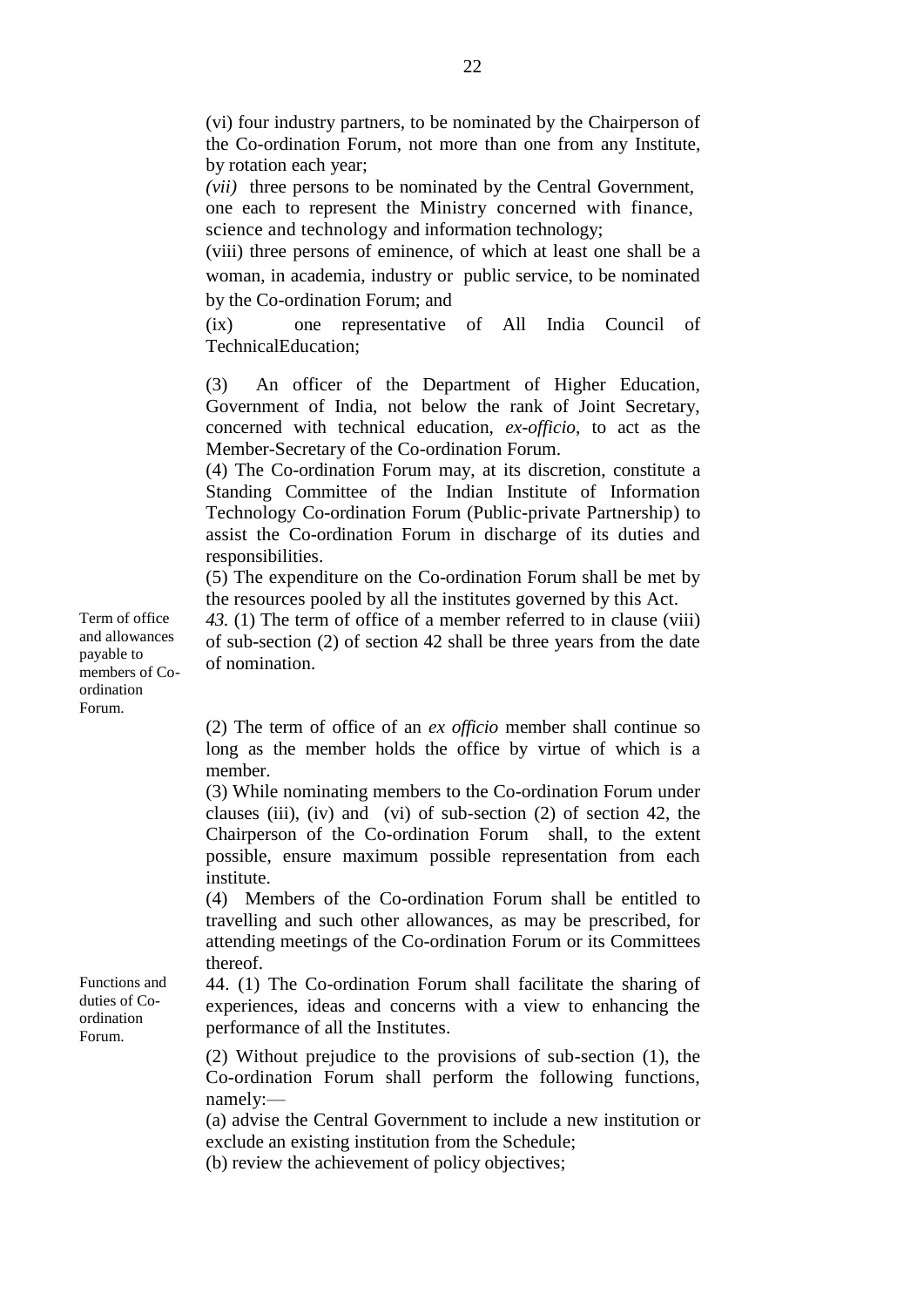(c) deliberate on such matters of common interest to Institutes as may be referred to it by any Institute;

(d) promote necessary co-ordination and co-operation in the working of the Institutes;

(e) to recommend to the Central Government, the institution of scholarships including for research and for the benefit of students belonging to the Scheduled Castes, the Scheduled Tribes and other socially and educationally backward classes of citizens;

(f) to advise the Visitor, if so required, in respect of any function to be performed by him under this Act; and

(g) to perform such other functions as may be referred to it by the Central Government or any State Government.

(3) The Chairperson of the Co-ordination Forum shall ordinarily preside at the meetings of the Co-ordination Forum and in the absence, Secretary to the Government of India, in charge of the Department of the Central Government having administrative control of technical education shall preside at the meeting.

(4) The Co-ordination Forum shall meet at least once in every year, or as and when deemed necessary by the Chairperson of the Co-ordination Forum, and follow such procedure in its meetings, as may be prescribed.

45. (1) The Central Government may, after previous publication, by notification make rules for carrying out the provisions of this Act for establishment of a new Institute.

(2) In particular, and without prejudice to the generality of the foregoing power, such rules may provide for all or any of the following matters, namely: —

(a) the form and manner in which the State Government shall submit proposal to the Central Government under sub-section *(2)*  of section 11;

(b) the travelling and other allowances payable to members of the Co-ordination Forum under sub-section (4) of section 43;

(c) the procedure to be followed in the meetings of the Coordination Forum under sub-section (4) of section 44.

## CHAPTER VI

#### MISCELLANEOUS

46. No act of the Co-ordination Forum, or any Institute or Board or Senate or any other body set up under this Act or the Statutes, shall be invalid merely by reason of-

(a) any vacancy or defect in the constitution thereof; or (b) any irregularity in its procedure not affecting the merits of the case; or (c) any defect in the selection, nomination or appointment of a

person acting as a member thereof.

47. (1) The Institute shall furnish to the Central Government such returns or other information with respect to its policies or activities as the Central Government may, for the purpose of

Power to make rules in respect of matters in this Chapter.

Returns and information to be provided to

Acts and proceedings not to be invalidated by vacancies,

etc.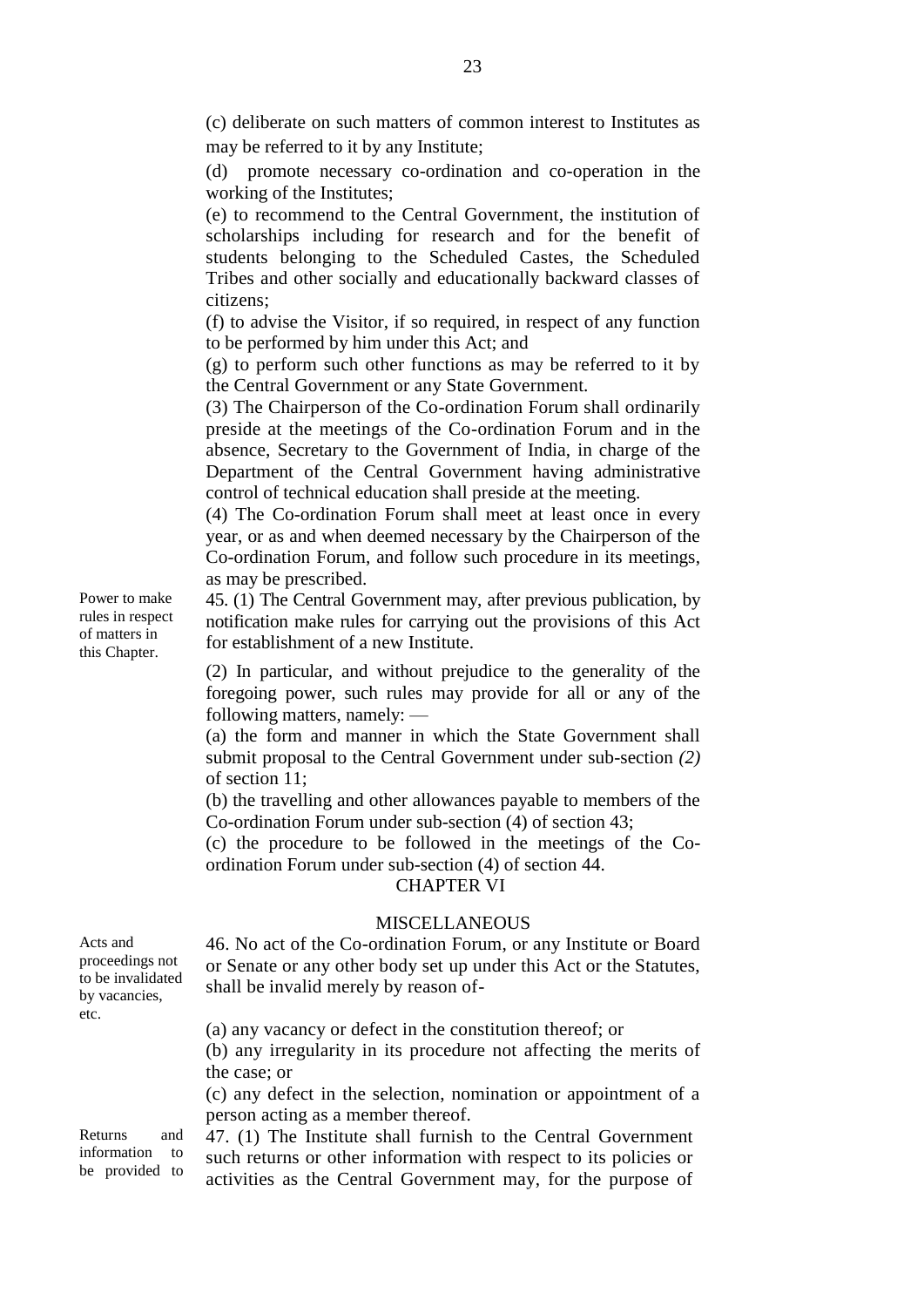| Central<br>Government or<br>State                                            |    | reporting to Parliament or for the making of policy, from time<br>to time require.                                                                                                                                                                                                                                                       |
|------------------------------------------------------------------------------|----|------------------------------------------------------------------------------------------------------------------------------------------------------------------------------------------------------------------------------------------------------------------------------------------------------------------------------------------|
| Government.                                                                  |    | (2) The Institute, shall furnish to the State Government in<br>which such Institute is located, such returns or other<br>information with respect to its policies or activities as that<br>Government may, for the purpose of reporting to the concerned<br>State Legislature or for the making of policy, from time to time<br>require. |
| Power<br>Central<br>Government to<br>issue directions.                       | of | 48. The Institute shall carry out such directions as may be issued<br>to it from time to time by the Central Government for the efficient<br>administration of this Act.                                                                                                                                                                 |
| Institute to be<br>public authority<br>under Right to<br>Information<br>Act. |    | 22 of 2005.<br>49. The provisions of the Right to Information Act, 2005 shall<br>apply to each Institute, as if it were a public authority defined in<br>clause (h) of section 2 of the Right to Information Act, 2005.                                                                                                                  |
| Transitional<br>provisions.                                                  |    | 50. Notwithstanding anything contained in this $Act -$                                                                                                                                                                                                                                                                                   |
|                                                                              |    | (1) (a) the Board of every Institute functioning as such<br>immediately before the commencement of this Act shall                                                                                                                                                                                                                        |

continue to function until a new Board is constituted for that Institute under this Act, but on the constitution of a new Board under this Act, the members of the Board holding office before such commencement of this Act shall cease to hold office;

(b) every Senate constituted in relation to every Institute before the commencement of this Act shall be deemed to be the Senate constituted under this Act until a Senate is constituted under this Act for that Institute, but on the constitution of the new Senate under this Act, the members of the Senate holding office before the commencement of this Act shall cease to hold office;

(c) rules, bye-laws and Ordinances of each existing Institute as in force, immediately, before the commencement of this Act, shall continue to apply in the corresponding institute in so far as they are not inconsistent with the provisions of this Act, until the first Statutes and Ordinances are made under this Act.

(d) in case there are no such rules, bye-laws or Ordinances, the Statutes, Ordinances, rules, regulations and bye-laws of one of the existing centrally funded Indian Institutes of Information Technology as adopted by the Board of the concerned institute, shall apply to the Institute in so far as they are not inconsistent with the provisions of the Act until the first Statutes and the Ordinances are made under this Act.

(2) The Central Government may, without prejudice to the provisions of sub-section *(1),* if it considers necessary and expedient to do so, by notification, take such measures which may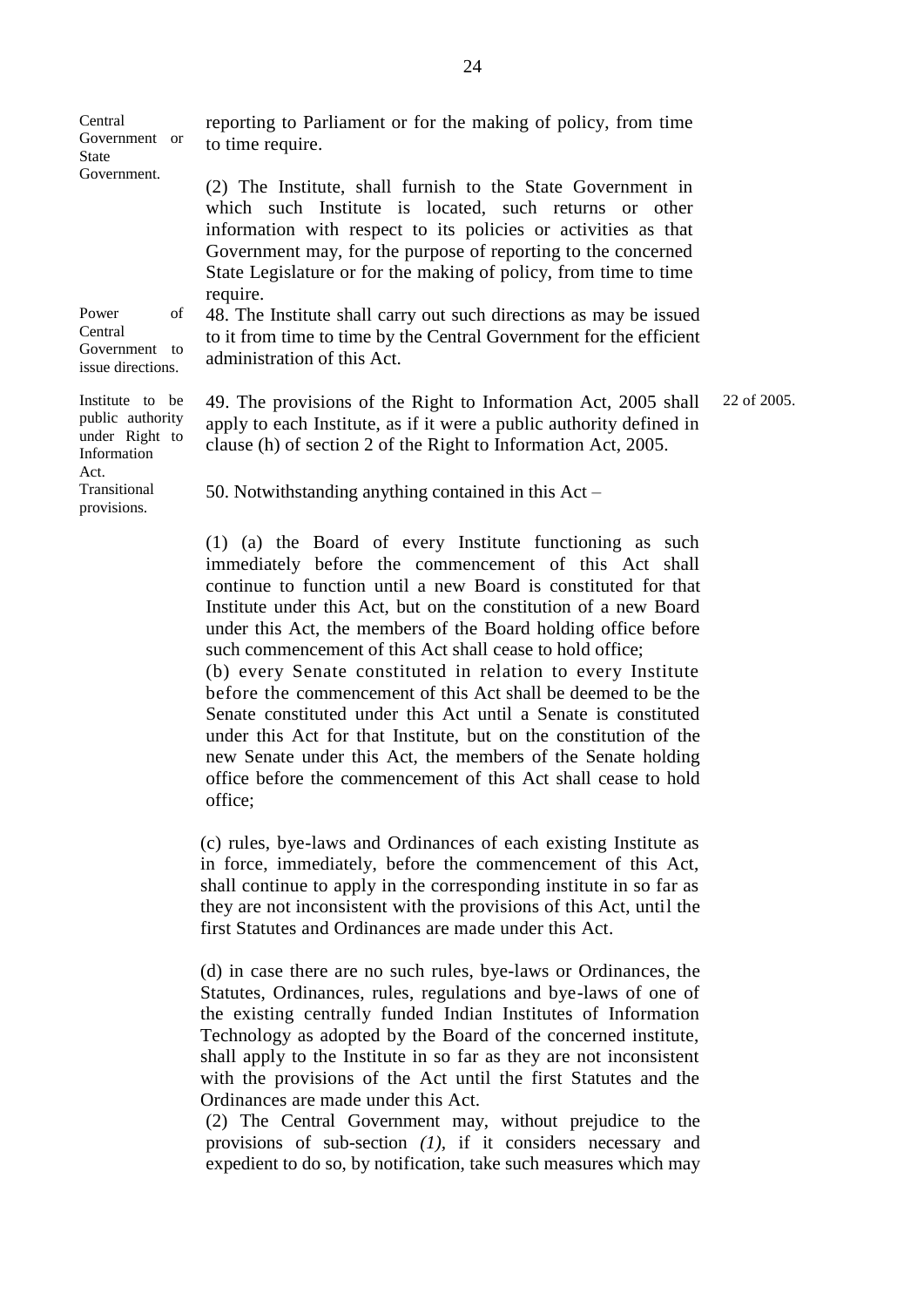|                                      |    | be necessary for the transfer of the existing Institute to the<br>corresponding Institute mentioned under column $(5)$ of the<br>Schedule.                                                                                                                                                                                                                                                                                                                                                                                                                                                                                                                                                                                                                                                                                                                                                                                               |
|--------------------------------------|----|------------------------------------------------------------------------------------------------------------------------------------------------------------------------------------------------------------------------------------------------------------------------------------------------------------------------------------------------------------------------------------------------------------------------------------------------------------------------------------------------------------------------------------------------------------------------------------------------------------------------------------------------------------------------------------------------------------------------------------------------------------------------------------------------------------------------------------------------------------------------------------------------------------------------------------------|
| Power<br>remove<br>difficulties      | to | 51. (1) If any difficulty arises in giving effect to the provisions of<br>this Act, the Central Government may, by order published in the<br>Official Gazette, make such provisions or give such directions<br>not inconsistent with the provisions of this Act, as appears to<br>it to be necessary or expedient for removing the difficulty:                                                                                                                                                                                                                                                                                                                                                                                                                                                                                                                                                                                           |
|                                      |    | Provided that no such order shall be made under this section after<br>the expiry of the period of three years from the date of<br>commencement of this Act.                                                                                                                                                                                                                                                                                                                                                                                                                                                                                                                                                                                                                                                                                                                                                                              |
|                                      |    | (2) Every order made under this section shall be laid, as soon as<br>may be after it is made, before each House of Parliament.                                                                                                                                                                                                                                                                                                                                                                                                                                                                                                                                                                                                                                                                                                                                                                                                           |
| Laying of rules<br>and notification. |    | 52. Every rule made and every notification issued by the Central<br>Government under this Act, shall be laid, as soon as may be after<br>it is made or issued, before each House of Parliament, while it is<br>in session, for a total period of thirty days which may be<br>comprised in one session or in two or more successive sessions,<br>and if, before the expiry of the session immediately following the<br>session or the successive sessions aforesaid, both Houses agree in<br>making any modification in the rule or notification or both<br>Houses agree that the rule or notification should not be made or<br>issued, the rule or notification shall thereafter have effect only in<br>such modified form or be of no effect, as the case may be; so,<br>however, that any such modification or annulment shall be<br>without prejudice to the validity of anything previously done<br>under that rule or notification. |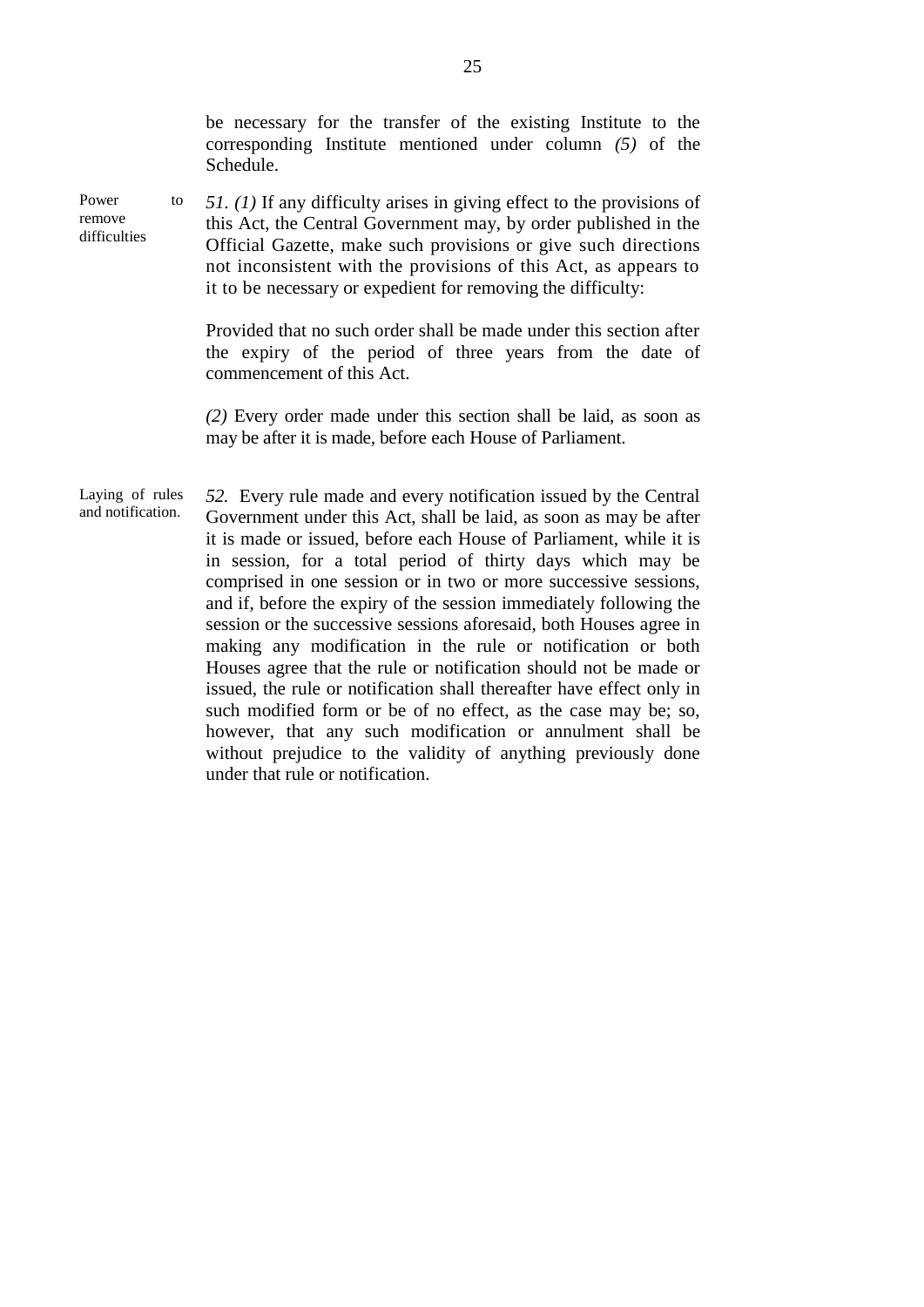# **THE SCHEDULE [See section 4(1)]**

| Sl. No.        | Name of the<br><b>State</b> | Name of the existing<br><b>Institute</b>                             | Location                   | Name of institute incorporated under this Act                  |  |  |  |  |  |
|----------------|-----------------------------|----------------------------------------------------------------------|----------------------------|----------------------------------------------------------------|--|--|--|--|--|
| (1)            | (2)                         | (3)                                                                  | (4)                        | (5)                                                            |  |  |  |  |  |
|                | Andhra Pradesh              | Information<br>Institute<br>of<br>Technology,<br>Indian<br>Chittoor. | IIIT Sri City,<br>Chittoor | Institute of Information<br>Indian<br>Technology,<br>Chittoor. |  |  |  |  |  |
| $\overline{2}$ |                             | Information<br>Indian<br>Institute<br>of<br>Technology,<br>Kakinada. | <b>IIIT Kakinada</b>       | Institute of Information<br>Indian<br>Technology,<br>Kakinada. |  |  |  |  |  |
| 3              | Assam                       | Information<br>of<br>Technology,<br>Institute<br>Indian<br>Guwahati. | <b>IIIT Guwahati</b>       | Indian Institute of Information<br>Technology,<br>Guwahati.    |  |  |  |  |  |
| $\overline{4}$ | Gujarat                     | Indian Institute of Information Technology, Surat.                   | <b>IIIT Surat</b>          | Indian Institute of Information Technology, Surat.             |  |  |  |  |  |
| 5              |                             | of Information<br>Technology,<br>Institute<br>Indian<br>Vadodara.    | <b>IIIT Vadodara</b>       | Indian Institute of Information<br>Technology,<br>Vadodara.    |  |  |  |  |  |
| 6              | Haryana                     | Institute<br>Information<br>of<br>Indian<br>Technology,<br>Sonepat.  | <b>IIIT</b> Sonepat        | Institute of Information<br>Indian<br>Technology,<br>Sonepat.  |  |  |  |  |  |
|                | Himachal<br>Pradesh         | Indian Institute of Information Technology, Una.                     | <b>IIIT</b> Una            | Indian Institute of Information Technology, Una.               |  |  |  |  |  |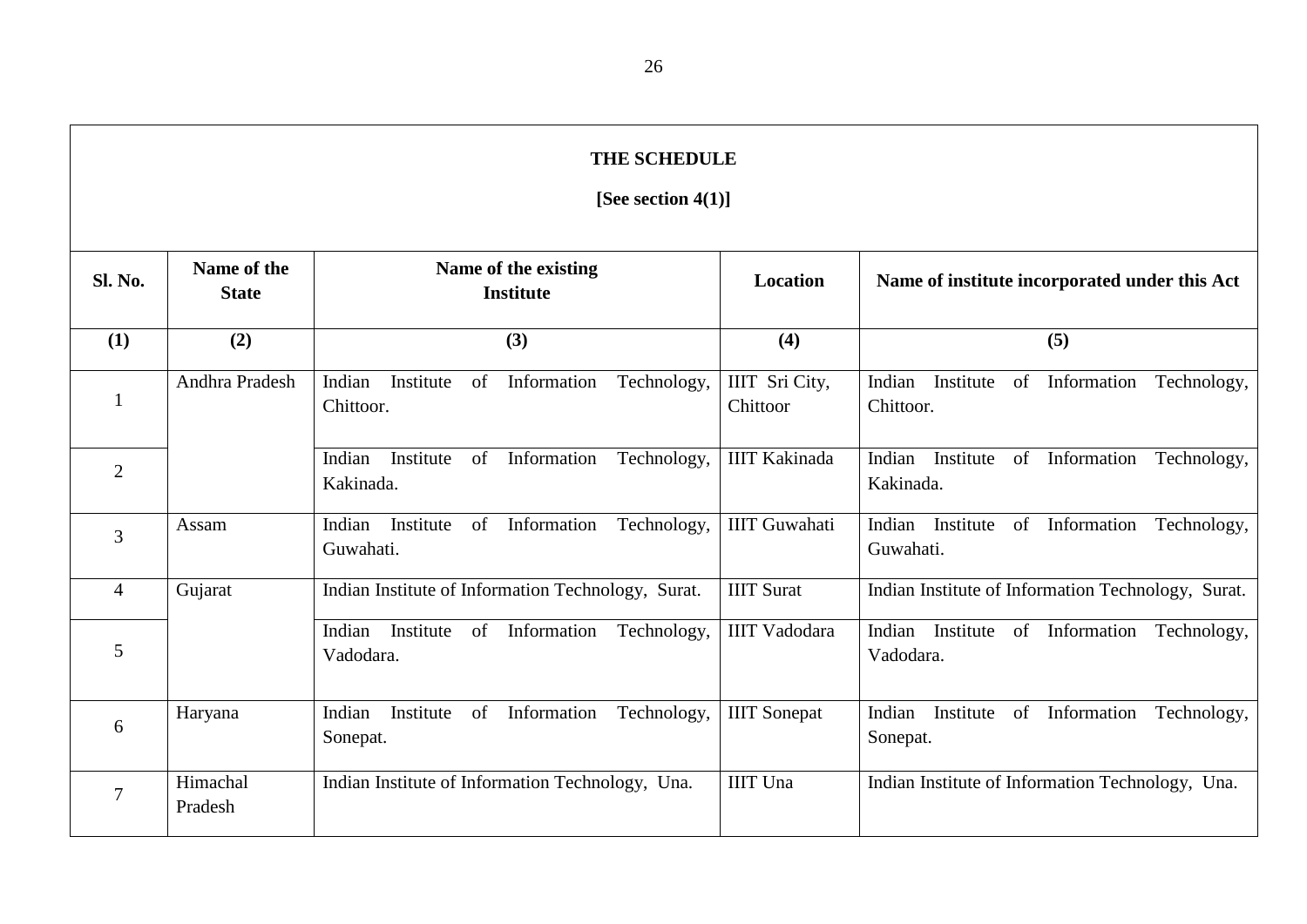| 8  | Jharkhand         | Information<br>Technology,<br>Institute<br>Indian<br>of<br>Ranchi.                        | <b>IIIT</b> Ranchi                | of Information Technology,<br>Institute<br>Indian<br>Ranchi.               |
|----|-------------------|-------------------------------------------------------------------------------------------|-----------------------------------|----------------------------------------------------------------------------|
| 9  | Karnataka         | of Information<br>Technology,<br>Indian<br>Institute<br>Dharwad.                          | <b>IIIT</b> Dharwad               | of Information<br>Indian<br>Institute<br>Technology,<br>Dharwad.           |
| 10 | Kerala            | of Information<br>Technology,<br>Institute<br>Indian<br>Kottayam.                         | <b>IIIT Kottayam</b>              | of Information<br>Indian Institute<br>Technology,<br>Kottayam.             |
| 11 | Madhya Pradesh    | Information<br>Indian<br>Institute<br>of<br>Technology,<br>Bhopal.                        | <b>IIIT</b> Bhopal                | Institute of Information<br>Technology,<br>Indian<br>Bhopal.               |
| 12 | Maharashtra       | Indian<br>of Information<br>Technology,<br>Institute<br>Nagpur.                           | <b>IIIT</b> Nagpur                | Institute of Information<br>Indian<br>Technology,<br>Nagpur.               |
| 13 |                   | Indian Institute of Information Technology, Pune.                                         | <b>IIIT</b> Pune                  | Indian Institute of Information Technology, Pune.                          |
| 14 | Manipur           | of Information<br>Technology,<br>Indian<br>Institute<br>Senapati.                         | <b>IIIT</b> Senapati              | Indian Institute of Information Technology,<br>Senapati.                   |
| 15 | Rajasthan         | Indian Institute of Information Technology, Kota.                                         | <b>IIIT</b> Kota                  | Indian Institute of Information Technology, Kota.                          |
| 16 | <b>Tamil Nadu</b> | of Information<br>Indian<br>Institute<br>Technology.<br>Tiruchirapalli.                   | IIIT Srirangam,<br>Tiruchirapalli | Indian Institute of Information<br>Technology,<br>Tiruchirapalli.          |
| 17 | Tripura           | $\sigma$<br>Information<br>Indian<br>Institute<br>Technology,<br>Bodhjungnagar, Agartala. | <b>IIIT</b> Agartala              | Indian<br>Institute<br>$\sigma$<br>Information<br>Technology,<br>Agartala. |
|    |                   |                                                                                           |                                   |                                                                            |